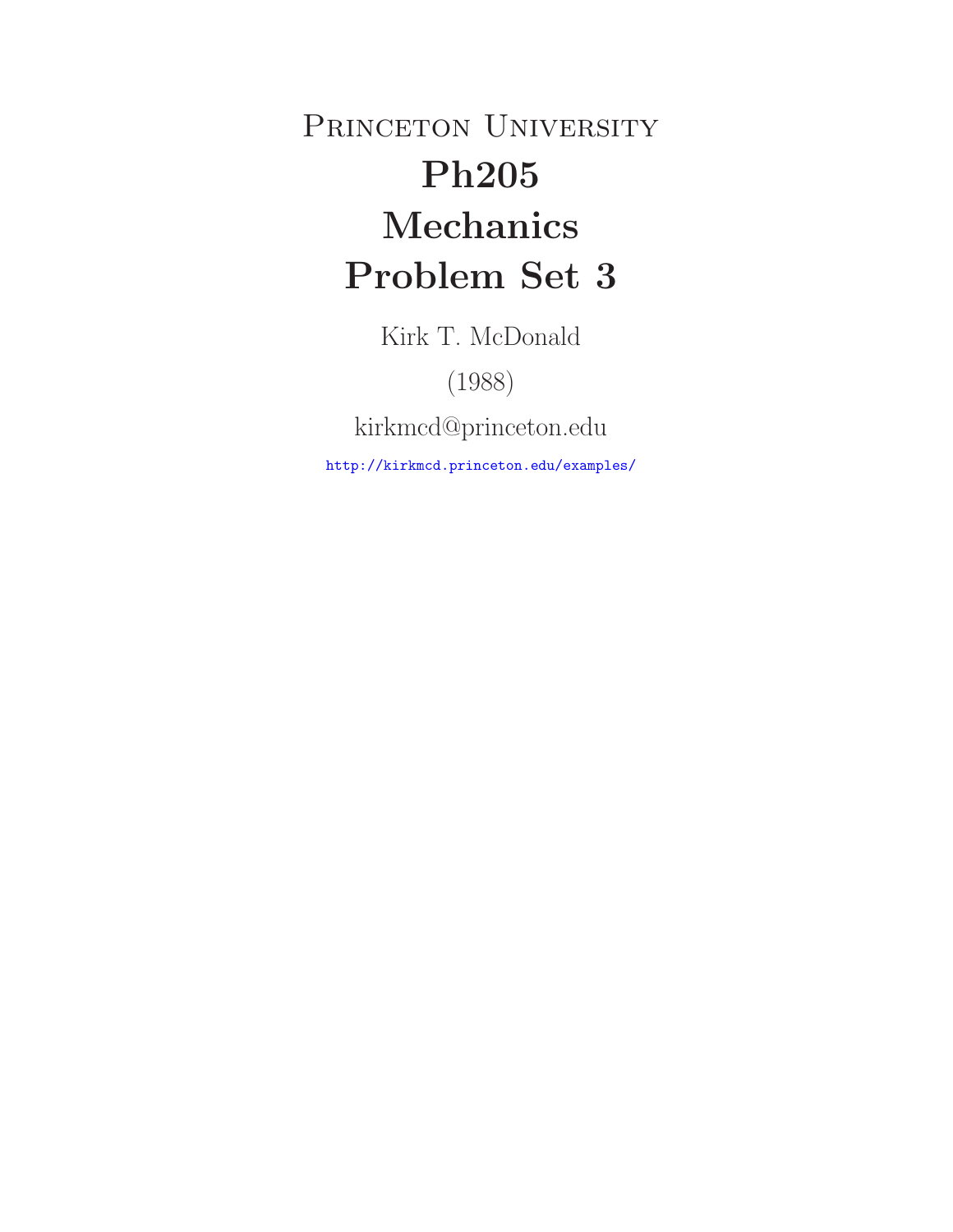1. We wish to slide objects, initially at rest, down a straight, frictionless chute that begins at a vertical walls and ends at distance d from the wall. At what angle  $\theta$  to the vertical should the chute be placed to minimize the time of descent?



If the chute were bent into a cycloid, the descent would be the fastest possible. It is agreeable to our intuition that a cusp of the cycloid must be at the wall, and the end point at the bottom of the cycloid. For a derivation, see sec. 3-11 of R. Weinstock, *Calculus of Variations (McGraw-Hill, 1952),*

http://kirkmcd.princeton.edu/examples/mechanics/weinstock\_52.pdf taking the reference curve to be the wall,  $x = 0$ .

Compare the times of descent for a straight chute at the angle  $\theta$  found above, and for the cycloidal chute described above.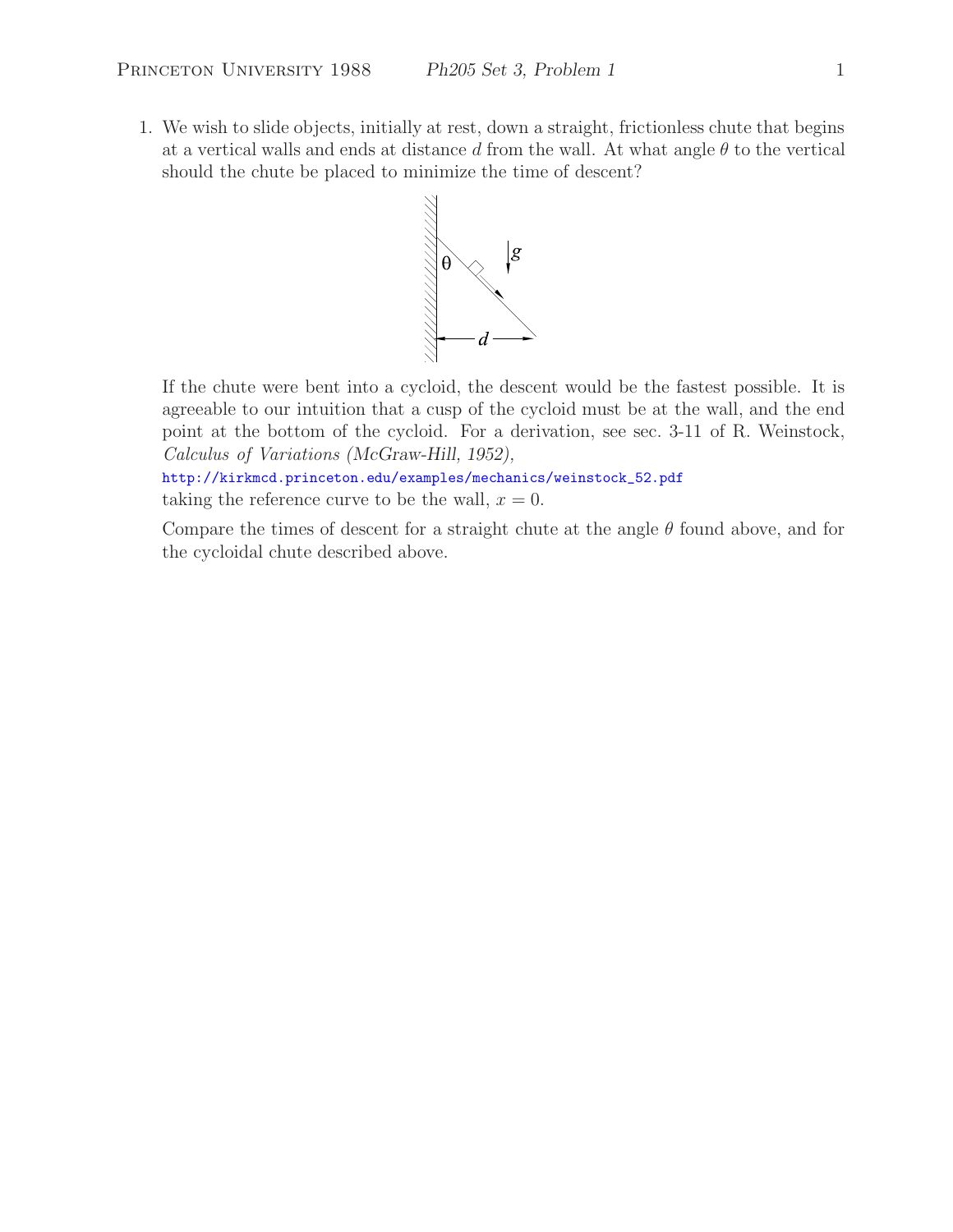2. A curve  $y(x)$  is rotated about the y-axis to make a surface of revolution bounded by two disks. What form of  $y(x)$  produces the minimum surface area?



Based on our experience with the case of rotation of the curve about the  $x$ -axis, p. 55 of http://kirkmcd.princeton.edu/examples/Ph205/ph205l5.pdf, we might expect the curve to be a catenary, of the form  $x = A \cosh(y - B)$ .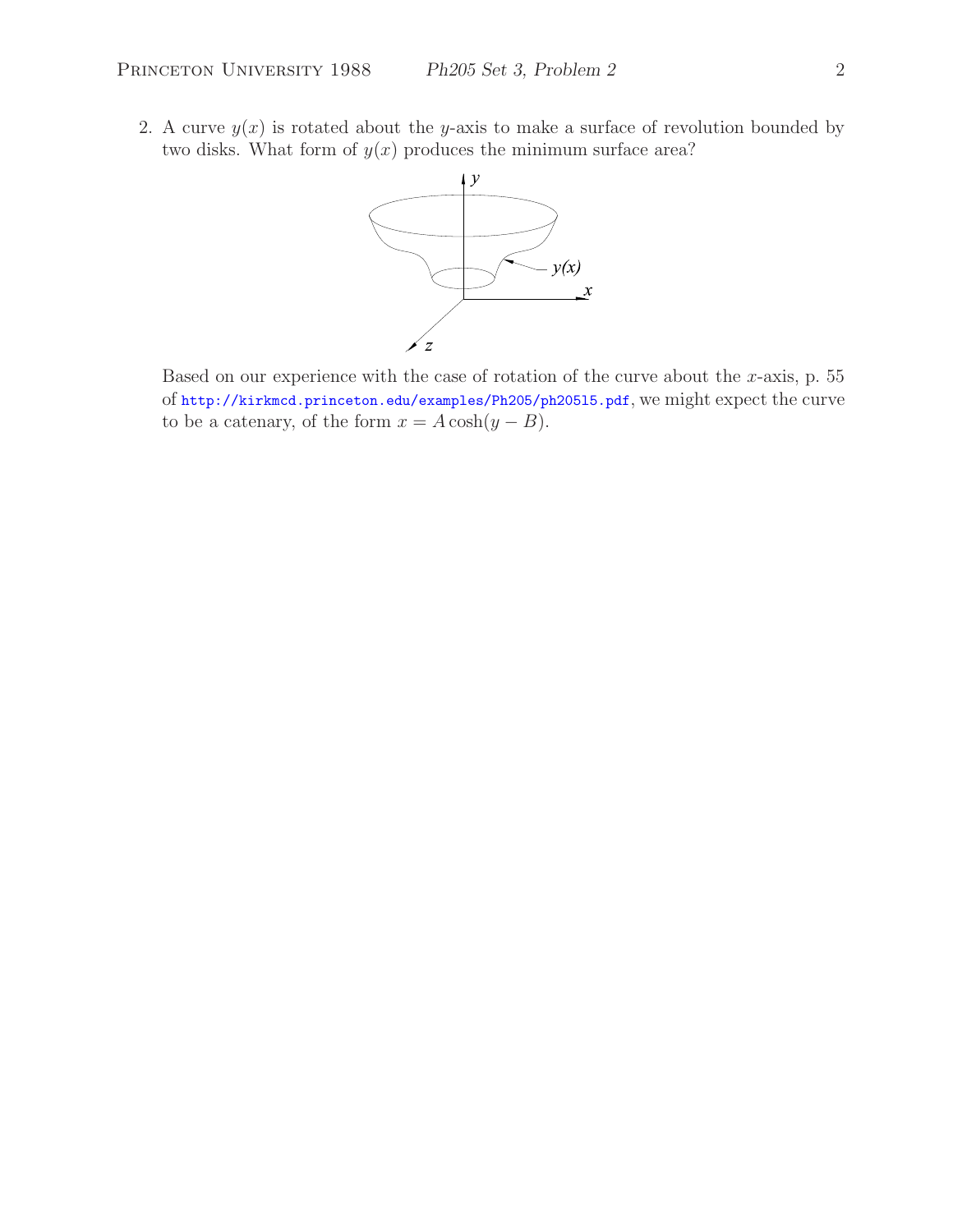## 3. (a) **Hanging Rope**

A rope of length L and uniform mass is hung from two fixed points at the same height, separated by distance D. Use elementary methods to examine the condition of static equilibrium for a segment of the rope  $dx$  long (with the x-axis horizontal, y-axis vertical). First look at  $F_x$ , then  $F_y$ , to show that  $y''/\sqrt{1+y'^2}$  $=$  constant,  $\Rightarrow$   $y(x)$  is a catenary.



### (b) **Suspension Bridge**

A massless cable is strung between two fixed points at the same height, separated by distance  $D$ , and (massless) vertical cables are attached to it to cary a uniform horizontal load – the bridge. What is the shape of the curving cable such that the tensions are equal in all vertical cables?



Assume an infinite number of evenly spaced vertical cables. Use elementary methods to show that  $y'' = \text{constant}$ ,  $\Rightarrow$  parabola.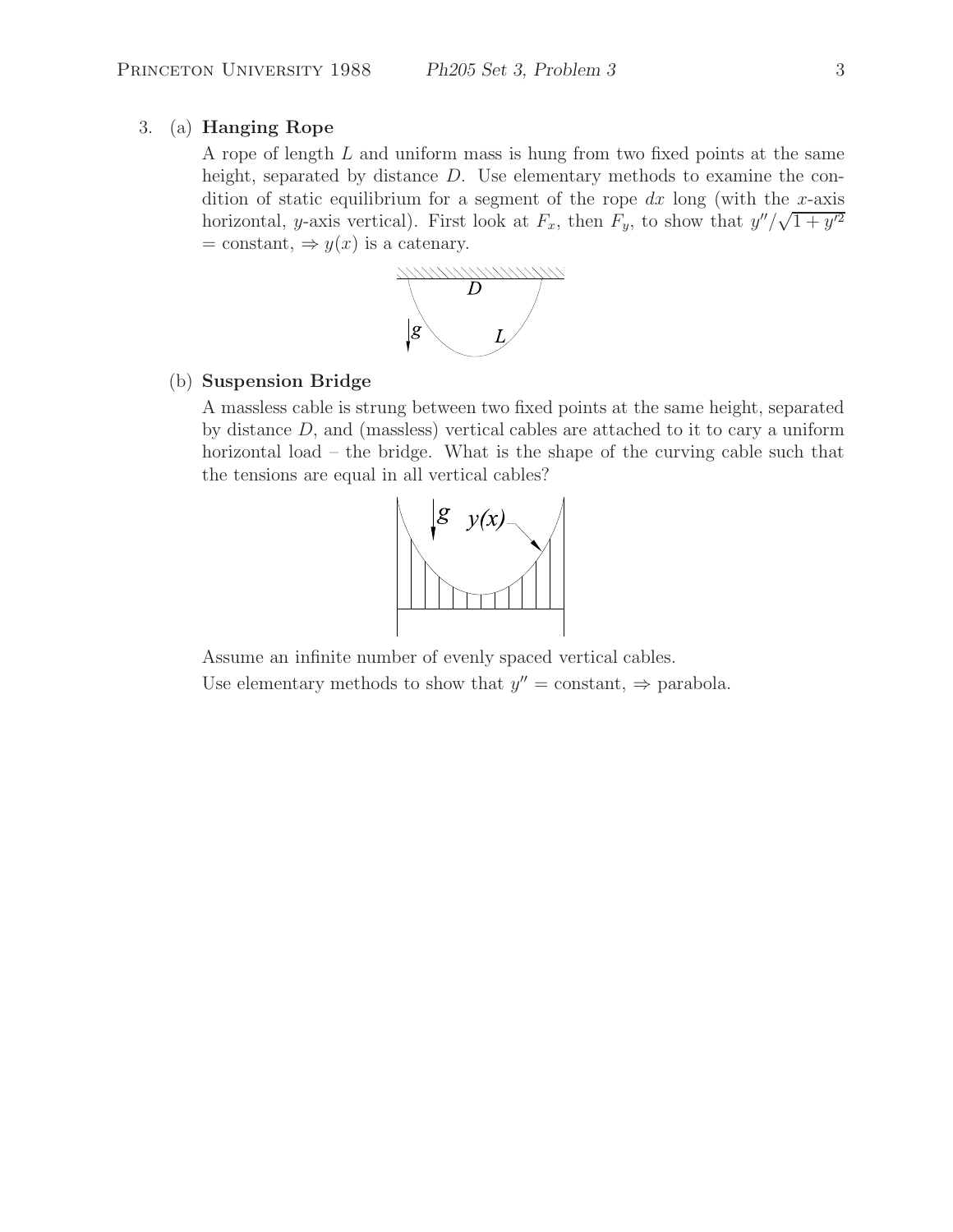# 4. (a) **Hanging Rope**

Use the calculus of variations to show that the form of a hanging rope, Prob. 3(a), is a catenary.

(b) Suppose the rope of part (a) has one end attached to a fixed point while the other end drapes over a fixed, frictionless peg at the same height. What is the length l of the vertical segment of the rope, assuming no friction?

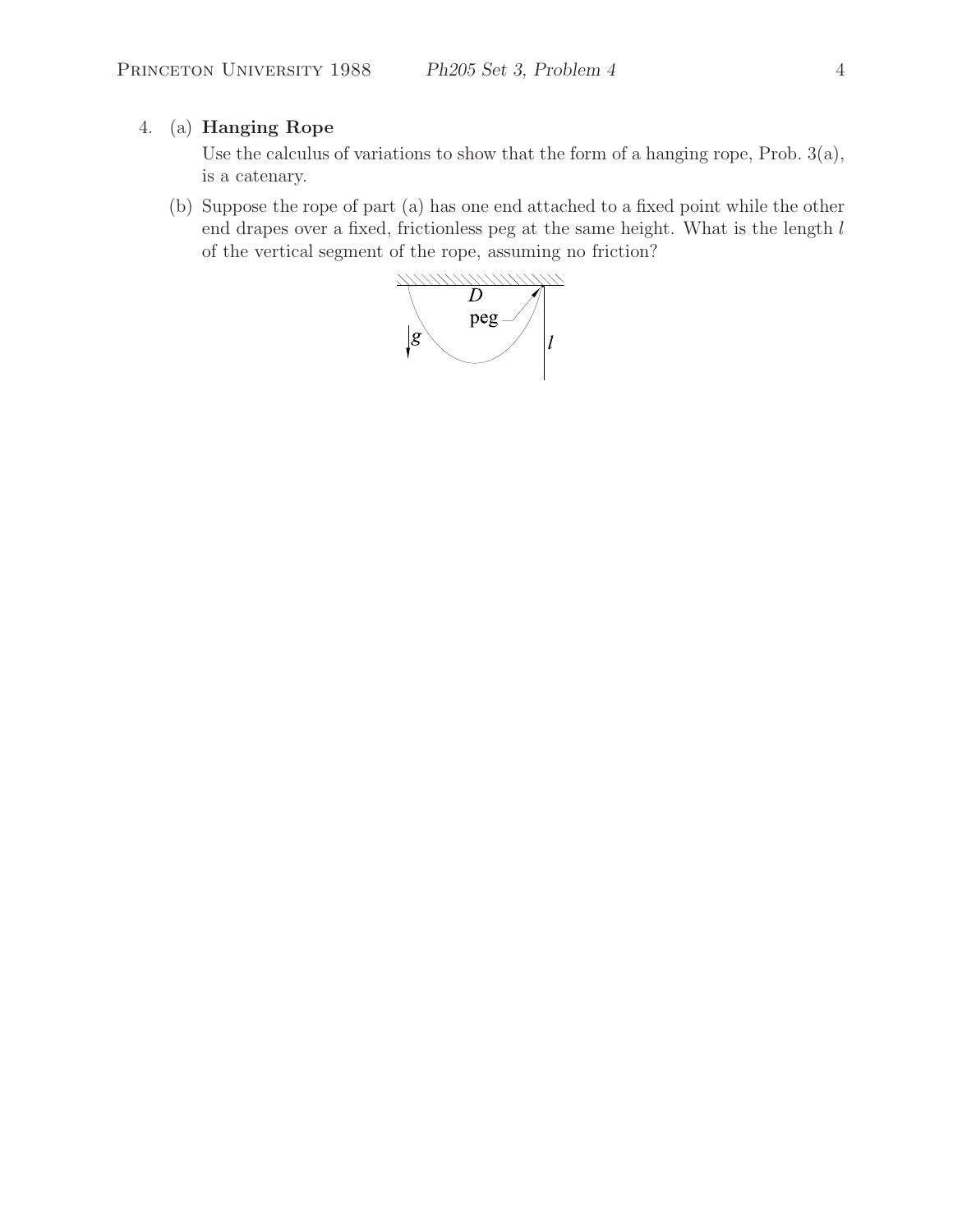#### 5. **Geodesics on a Sphere**

*Full credit for working either part (a) or (b).*

Find the curve on the surface of a sphere that is the shortest distance between two points.

(a) One approach is to reduce the problem to 2 dimensions. Parameterize the surface by two independent coordinates  $(u, v)$ . Then,  $(x(u, v), y(u, v), z(u, v))$  is the surface. Use the equation of the surface of the sphere to find functions  $P(u, v)$ ,  $Q(u, v)$ ,  $R(u, v)$  such that an element of arc length on the sphere can be written as  $ds^2 = dx^2 + dy^2 + dx^2 = P du^2 + 2Q du dv + R dv^2$ .

A 1-dimensional curve on the surface of the sphere can be written as  $v = v(u)$  so  $ds = \sqrt{P + 2Qv' + Rv'^2} du.$ 

Try parameters  $a = (constant)$  radius of sphere,  $u = \phi =$  azimuthal angle,  $v = \theta$ = polar angle. You should eventually find a solution of the form,

$$
x\sin C_1 + y\cos C_1 - \frac{z}{\sqrt{a^2/C_2^2 - 1}} = 0,\tag{1}
$$

which is the equation of a plane passing through the center of the sphere. The intersection of this plane with the surface of the sphere is a great circle, which is the geodesic on a sphere.

(b) Stay in 3 dimensions and regard the surface of the sphere as a constraint. Let  $(x(t), y(t), z(t))$  be the desired curved, and  $g(x, y, z) = 0$  be the equation of the surface of the sphere. Then,  $ds = f dt$  is an element of arc length, with  $f = \sqrt{\dot{x}^2 + \dot{y}^2 + \dot{z}^2}.$ 

Use the calculus of variations to show that,

$$
\frac{\frac{d}{dt}\left(\frac{\dot{x}}{f}\right)}{\partial g/\partial x} = \frac{\frac{d}{dt}\left(\frac{\dot{y}}{f}\right)}{\partial g/\partial y} = \frac{\frac{d}{dt}\left(\frac{\dot{z}}{f}\right)}{\partial g/\partial z} \qquad \Rightarrow \qquad \frac{\frac{d^2x}{ds^2}}{\partial g/\partial x} = \frac{\frac{d^2y}{ds^2}}{\partial g/\partial y} = \frac{\frac{d^2z}{ds^2}}{\partial g/\partial z}.
$$
 (2)

Referring to p. 12 of http://kirkmcd.princeton.edu/examples/Ph205/ph205l1.pdf, the numerators are components of a vector normal to the curve (*i.e.*,  $\hat{\mathbf{n}} \propto d\hat{\mathbf{s}}/ds$ ). The denominators are components of *∇*g, which is normal to the surface. The equality of the ratios is consistent with the geometric picture of a Lagrange multiplier given on pp. 58-89 of http://kirkmcd.princeton.edu/examples/Ph205/ph205l5.pdf.

For a sphere use the left form of eq. (2) to find the geodesic curve.

A trick is to write  $f/f$  two ways, giving expressions that can be integrated to yield logarithms. Rearrange and integrate again to show that  $x + Ay + Bz = 0$ as in part (a).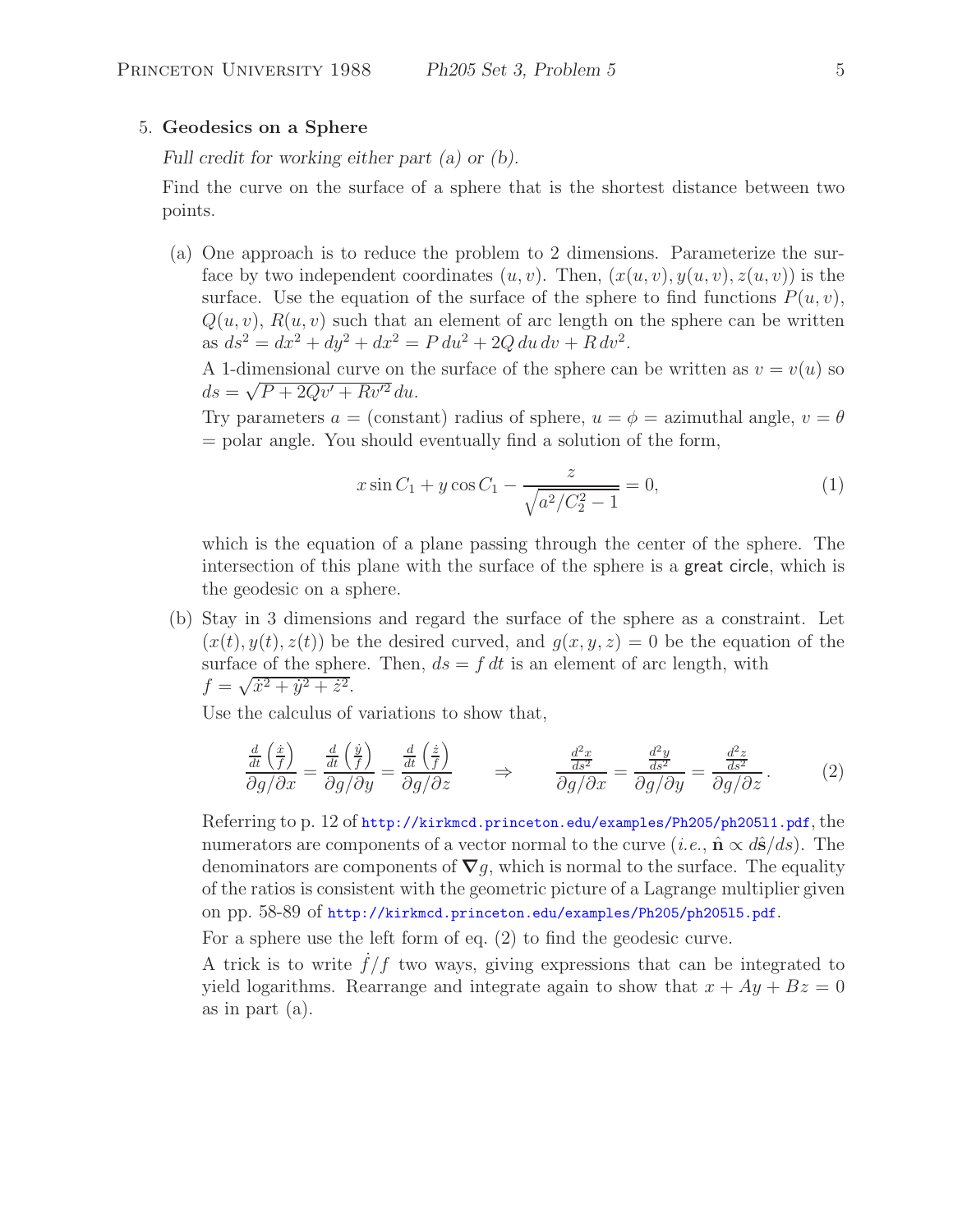## 6. **Meanders**

A flexible tape is bent into a planar curve by fixing the positions and slopes at its endpoints. The tape has length  $l_0$  and thickness  $h_0$  when undeformed, and spring constant k for linear stretching along its length.

In the bend, suppose the length along the midline remains  $l_0$ , and the thickness  $h_0$ , while above the midline (for a bend as in the figure) the tape is stretched, while below the midline it is compressed.

The tape assumes whatever shape requires the least work of stretchdeformation. That is, the stored potential energy will be a minimum.

Divide the wedge shown in the lower figure into slices, each a tiny spring. Deduce the spring constant of each slice, and integrate to show that the total potential energy is,

$$
PE = \frac{kl_0 h_0^2}{24} \int_0^{l_0} \left(\frac{d\theta}{dl}\right)^2 dl.
$$
\n(3)

We wish to minimize this, subject to a suitable constraint. But, noting that the length of the tape is  $l_0$  won't help here. Instead, consider that the distance D between the endpoints is fixed,

$$
D = \int_0^{l_0} \cos \theta \, dl = \text{constant.} \tag{4}
$$

The other constraints, on the angles  $\theta_1$  and  $\theta_2$ , can be applied once the general shape is known.

Use the calculus of variations to find  $\theta(l)$ . For small  $\theta_1$ , show that  $\theta \approx \theta_1 \cos(kl)$  for some constant k.

To get a sense for the more exact solution at large  $\theta_1$ , Sketch 1 or 2 periods of the curve for  $\theta_1 = 120^\circ$ . This curve appears on maps – as the shape of meandering rivers. See, for example,

http://kirkmcd.princeton.edu/examples/mechanics/leopold\_sa\_214-6\_60\_66.pdf



compress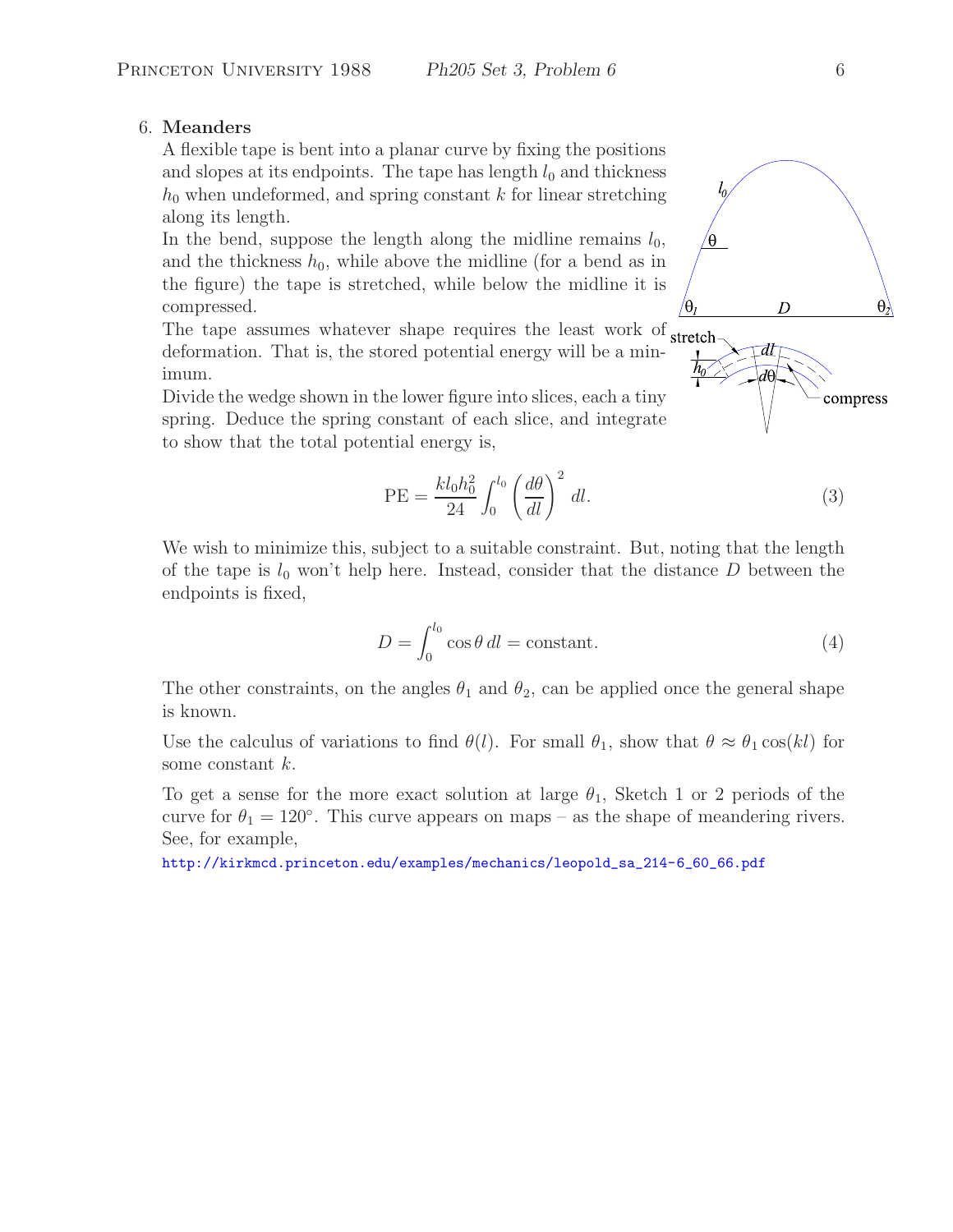## 7. **Components of Acceleration in a Non-Cartesian Coordinate System**

Suppose we use an orthogonal coordinate system  $(q_1, q_2, q_3)$  to describe the position of a point particle. Then, we can write the line element as,

$$
ds^{2} = ds_{1}^{2} + ds_{2}^{2} + ds_{3}^{2}, \qquad \text{where} \qquad ds_{i} = f_{i}(q_{1}, q_{2}, q_{3}) dq_{i}. \tag{5}
$$

The velocity v is just  $v = ds/dt$ , so the kinetic energy is,

$$
T = \frac{1}{2}mv^2 = \frac{1}{2}m\left(\frac{ds}{dt}\right)^2 = \frac{1}{2}m\left[f_1^2\left(\frac{dq_1}{dt}\right)^2 + f_2^2\left(\frac{dq_2}{dt}\right)^2 + f_3^2\left(\frac{dq_3}{dt}\right)^2\right].
$$
 (6)

Lagrange's equations of motion provide a quick way to deduce the components of acceleration in this coordinate system.

One form is,

$$
\frac{d}{dt}\frac{\partial T}{\partial \dot{q}_j} - \frac{\partial T}{\partial q_j} = Q_j,\tag{7}
$$

where for small displacements the generalized force  $Q_j$  obeys,

$$
\sum_{j} Q_j \,\delta q_j = \mathbf{F} \cdot \delta \mathbf{r}.\tag{8}
$$

If we decompose vectors  $\bf{F}$  and  $\delta \bf{r}$  in our new coordinate system, we can write,

$$
\mathbf{F} = F_1 \hat{\mathbf{q}}_1 + F_2 \hat{\mathbf{q}}_2 + F_3 \hat{\mathbf{q}}_3, \quad \text{and} \quad \delta \mathbf{r} = \delta r_1 \hat{\mathbf{q}}_1 + \delta r_2 \hat{\mathbf{q}}_2 + \delta r_3 \hat{\mathbf{q}}_3. \tag{9}
$$

But, by definition of the line element,

$$
\delta r_j = \delta s_j = f_j \, \delta q_j, \qquad \text{such that} \qquad \sum_j Q_j \, \delta q_j = \sum_j F_j f_j \, \delta q_j,\tag{10}
$$

so,

$$
Q_j = F_j f_j,\tag{11}
$$

relates the generalized force **Q** to the ordinary force **F**.

Meanwhile, Newton tells us that  $F_j = ma_j$ , so the component of the acceleration in the  $\hat{\mathbf{q}}_j$  direction is,

$$
a_j = \frac{Q_j}{m f_j} = \frac{\frac{d}{dt} \frac{\partial T}{\partial \dot{q}_j} - \frac{\partial T}{\partial q_j}}{m f_j}.
$$
\n(12)

Use these tricks to compute the forms of the  $a_j$  in cylindrical and spherical coordinates systems. Compare with the results given on pp. 9-10 of the Ph205 Lecture Notes.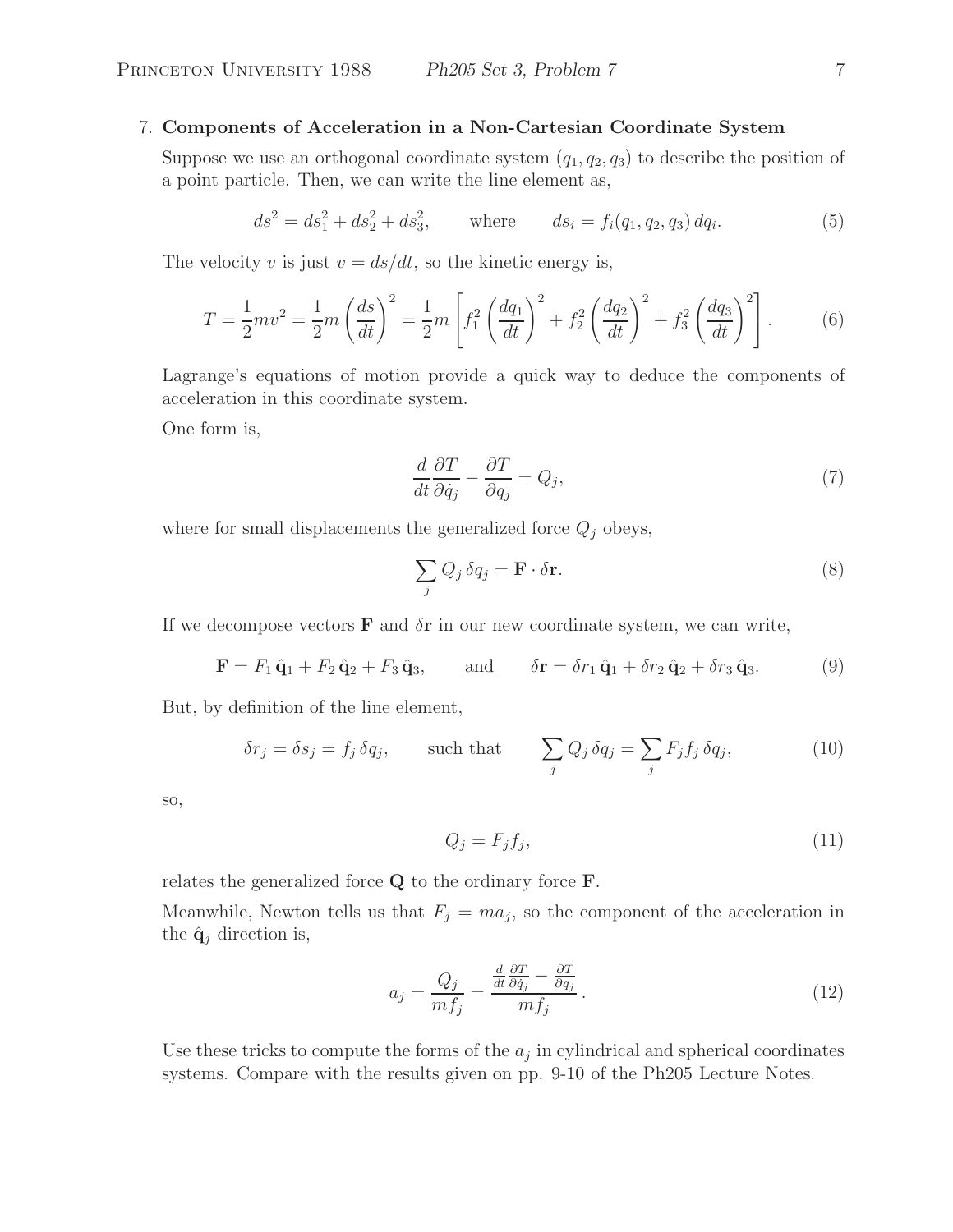8. Find the constraint force on a mass  $m$  slides without friction along a rod that is constrained to rotate in a plane with constant angular velocity  $\omega$  (Ph205 Set 5, Prob.). Use both elementary methods, and the method of Lagrange multipliers.

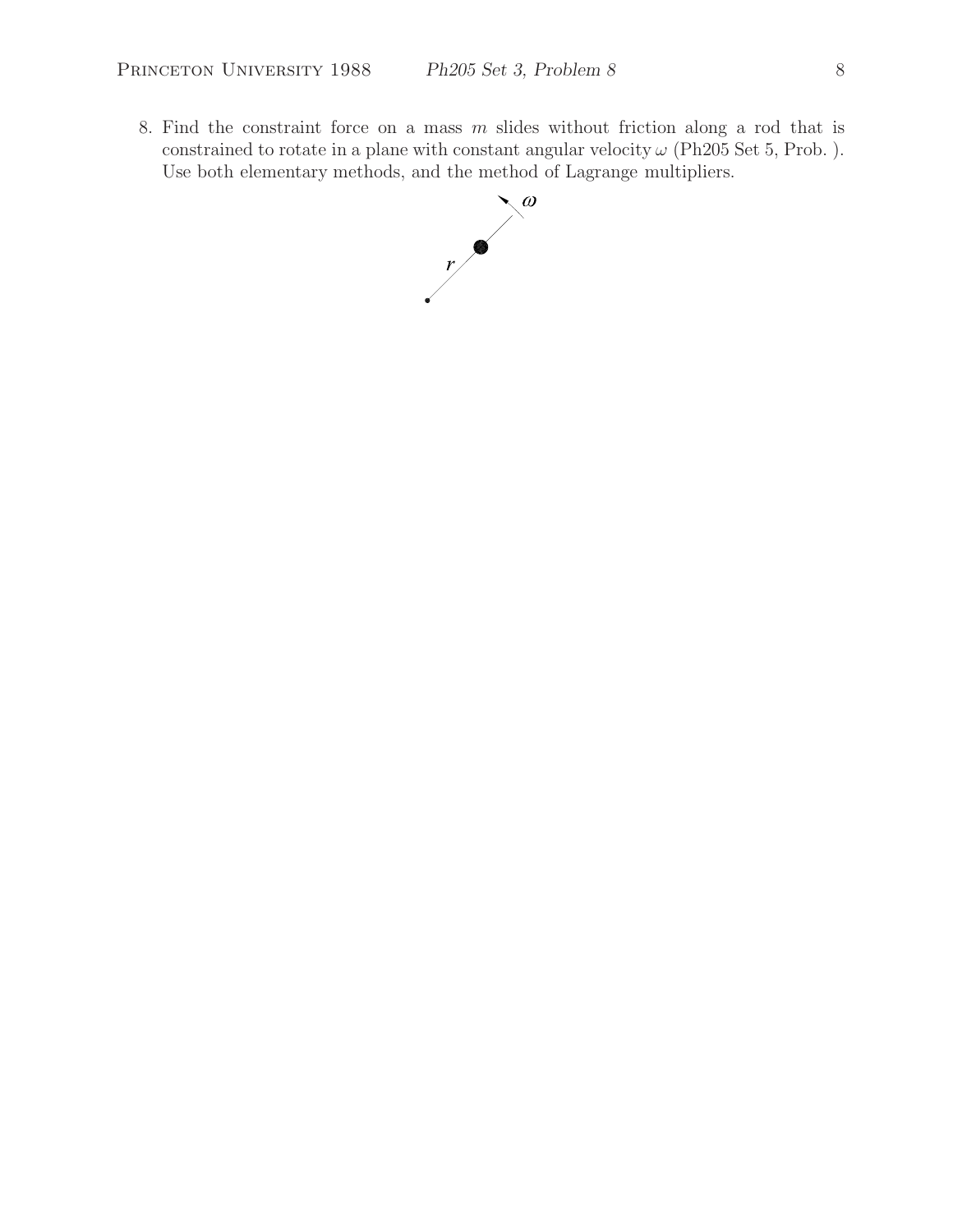#### 9. **The Return of the One-Legged Ice Skater**

Consider the model of a one-legged ice skater introduced on p. 70 of the Notes, but now suppose that the constraint force **F** is not applied at the center of mass, but at distance a from it. Recall that the motion of the skate consists of a slide along the direction of the skate combined with a rotation about the point of application of the constraint force. We still have that  $\mathbf{F} \cdot \mathbf{v}_{\text{c.m.}} = 0$ , so the constraint force does no work, and the kinetic energy of the ice skater is constant. If  $v_{\text{c.m.}}$  decreases,  $\dot{\theta}$  increases, and the possibility exists that the skater comes to rest, with a higher angular velocity.



Find the equations of motion of the ice skate by elementary methods, or by Lagrange's method (using a Lagrange multiplier to include the non-holonomic constraint force).<sup>1</sup>

To integrate the equations of motion, you may wish to replace  $\dot{x}_{\text{c.m.}}$  and  $\dot{y}_{\text{c.m.}}$  by functions of  $\mathbf{v}_F$  and  $\theta$  where  $\mathbf{v}_F$  is the velocity of the point of application of the constraint force (rather than  $v_{c.m.}$ ). Write the moment of inertia about the center of mass as  $I = mb^2$  and let  $k^2 = 1 + b^2/a^2$ . In general, k is not constant, but it suffices to suppose that it is.

You should find that,

$$
ak^2\ddot{\theta} + v_F\dot{\theta} = 0, \qquad \text{and} \qquad \dot{v}_F = a\dot{\theta}^2. \tag{13}
$$

Differentiate and combine, then multiply by  $\ddot{\theta}/\dot{\theta}$  to find,

$$
k^2 \frac{d}{dt} \left(\frac{\ddot{\theta}}{\dot{\theta}}\right)^2 = -\frac{d\dot{\theta}^2}{dt}.
$$
 (14)

Integrate twice (and then a third time) to show that,

$$
\dot{\theta} = \frac{c}{\cosh(ct/k)} = c \cos \frac{\theta}{k},\tag{15}
$$

where  $c$  is a constant. Hence,

$$
v_F = ack \tanh\frac{ct}{k} = ack \sin\frac{\theta}{k},\qquad(16)
$$

<sup>1</sup>The term holonomic was introduced by Hertz on p. 91 of *Die Prinzipien der Mechanik* (Barth, Leipzig, 1894), http://kirkmcd.princeton.edu/examples/mechanics/hertz\_mechanik\_94.pdf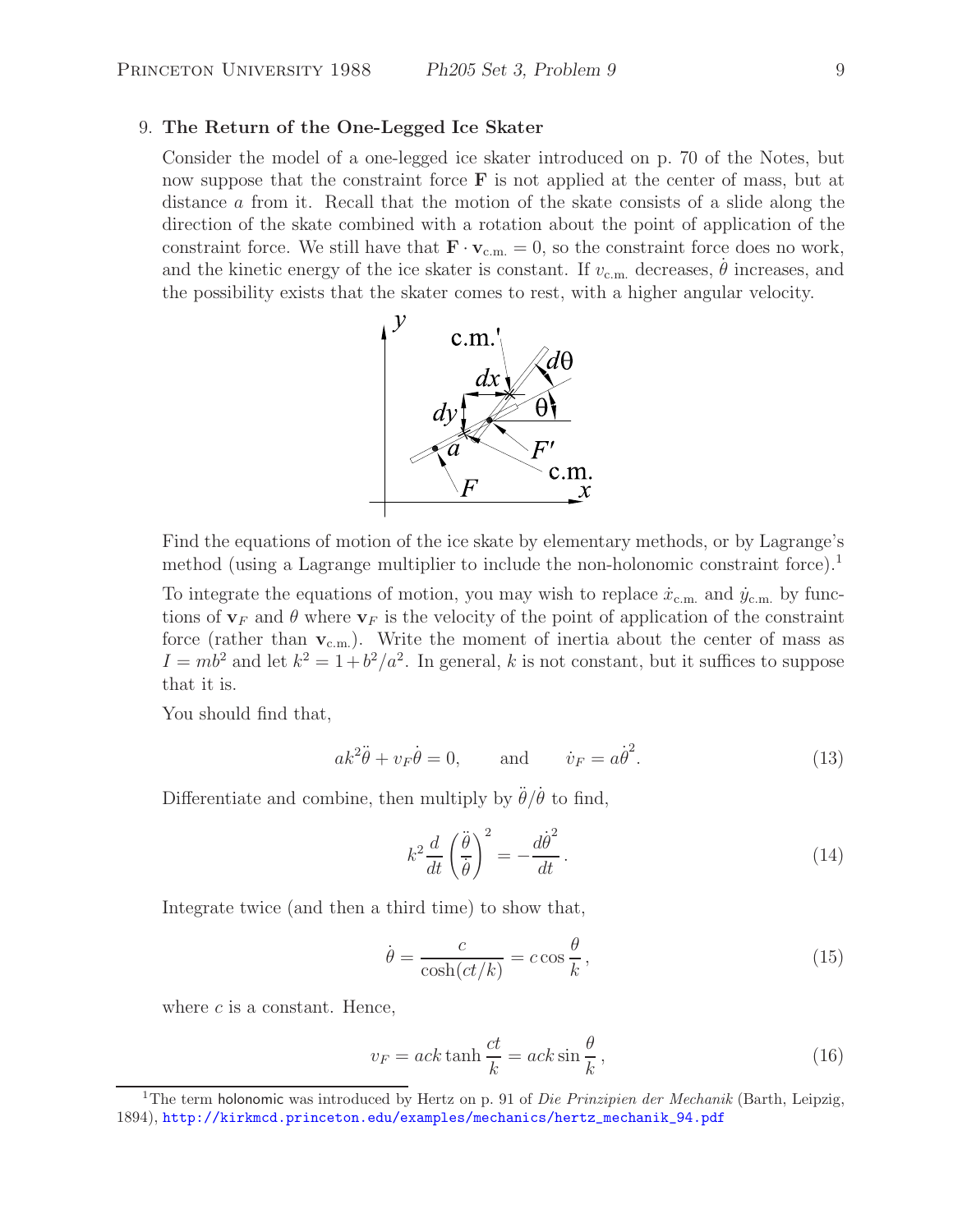which implies that  $v_F$  and  $\theta$  go to constant values as  $t \to \pm \infty$ .

Show that at  $t = 0$ ,  $dx_F/d\theta = dy_F/d\theta = d^2y_F/d\theta^2 = 0$ , while  $d^2x_F/d\theta^2 \neq 0$  and  $d^3y_F/d\theta^3 \neq 0$ . This implies that the trajectory has a cusp at the origin at  $t = 0$ , pointing in the negative- $x$  direction.



Can real ice skaters produce these shapes?

You should be able to verify that the kinetic energy is,

$$
T = \frac{ma^2c^2k^2}{2}, \qquad \text{and that} \qquad F = \frac{c^2I}{2k}\sin\frac{2\theta}{k}.
$$
 (17)

<sup>2</sup>C. Carath´eodory, *Der Schlitten*, Z. Angew. Math. Mech. **<sup>13</sup>**, 71 (1933), http://kirkmcd.princeton.edu/examples/mechanics/caratheodory\_zamm\_13\_71\_33.pdf A. Sommerfeld, *Mechanics* (Academic Press, 1952), p. 251, http://kirkmcd.princeton.edu/examples/mechanics/sommerfeld\_mechanics\_52.pdf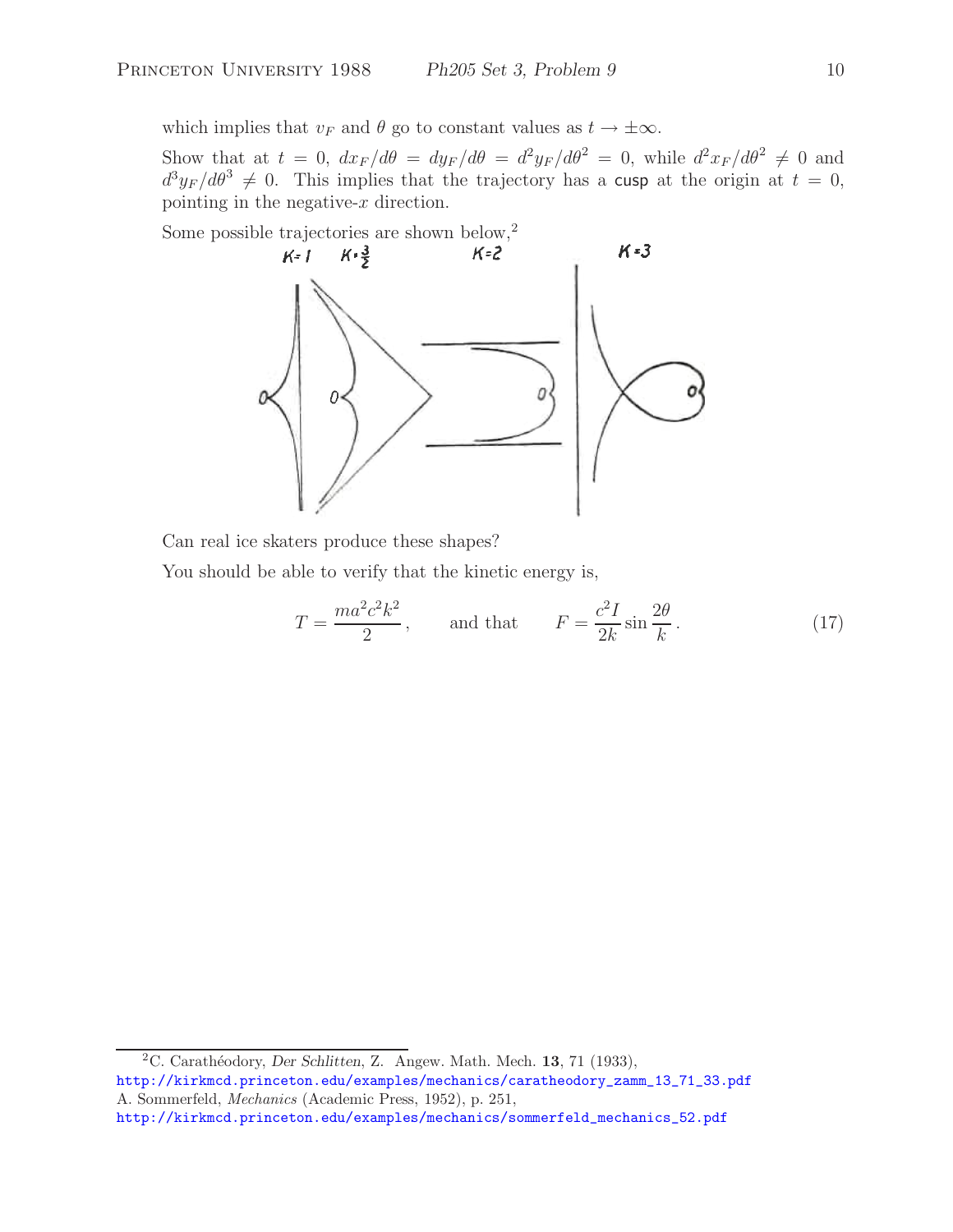10. (a) A particle starts from rest at the top of a frictionless sphere of radius  $a$  and slides down. When it flies off, the normal force vanishes. Use the method of Lagrange multipliers to show that this occurs when  $\cos \theta = 2/3$ , where  $\theta$  is the polar angle of the particle.

*This problem was posed on a Ph103 Learning Guide, sans Lagrange.*



(b) A uniform sphere of radius b starts at rest from the top of a fixed sphere of radius a, and rolls without slipping down the latter. Show by any method that the upper sphere flies off when  $\cos \theta = 10/17 = 0.59$ , so at a larger angle than for case (a).

*For the more complicated case where the lower sphere/cylinder can roll without slipping, see* http://kirkmcd.princeton.edu/examples/2cylinders.pdf *Perhaps surprisingly, there are cases where the inital rotations of the two spheres/cylinders have opposite senses, but change to the same sense before the upper sphere/cylinder flies off the lower.*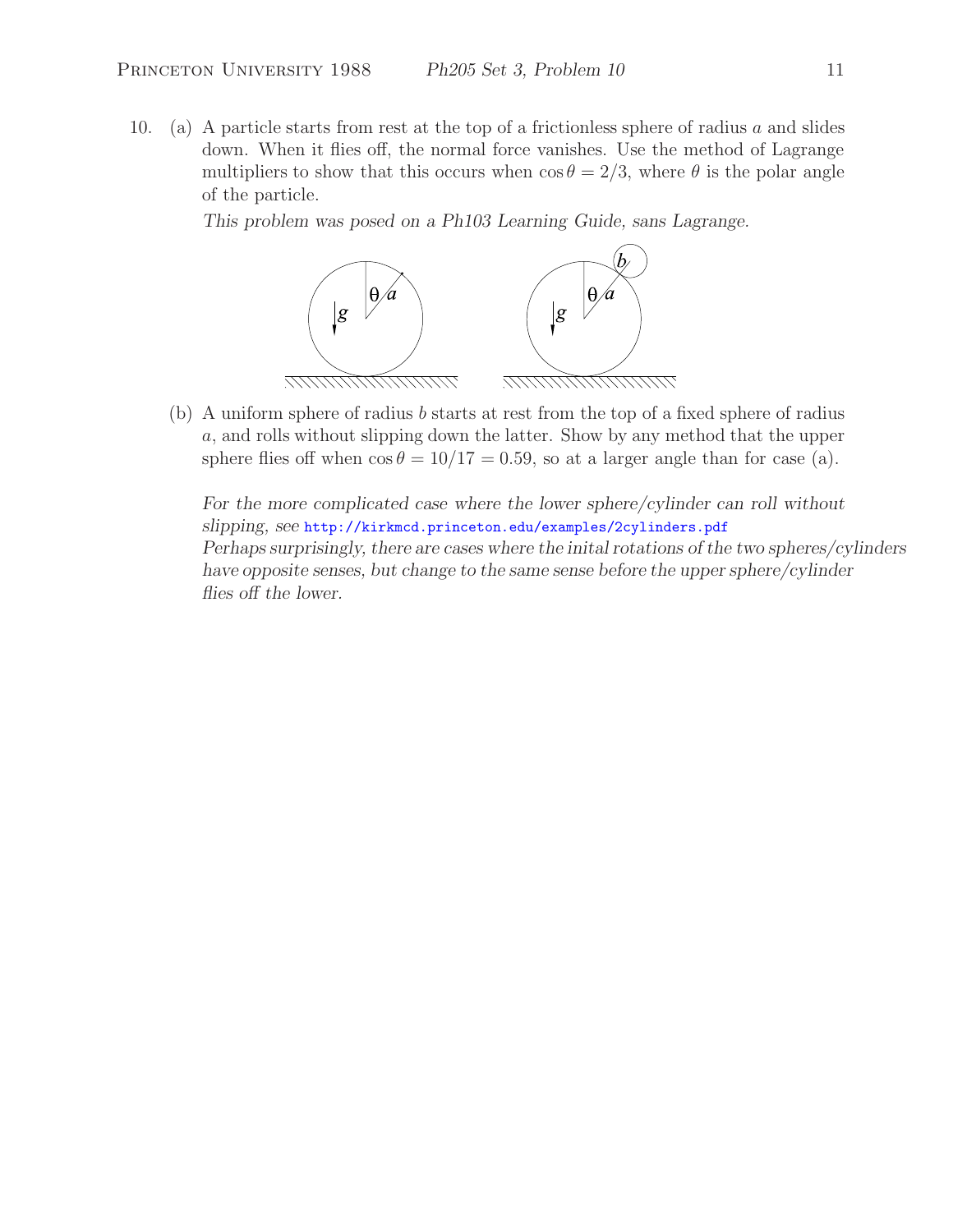### **Solutions**

1. The acceleration of an object down a frictionless chute at angle  $\theta$  to the vertical is  $a = g \cos \theta$ , where g is the acceleration due to gravity. If the chute ends at distance d from the vertical wall, its length is  $l = d/\sin\theta$ . The time of the descent (from rest at the top of the chute) is related by  $l = at^2/2$ , *i.e.*,

$$
t^2 = \frac{4d}{g\sin 2\theta}, \qquad 2t\frac{dt}{d\theta} = -\frac{8d\cos 2\theta}{g\sin^2 2\theta},\tag{18}
$$

so the time is minimal when  $dt/d\theta = 0$ , *i.e.*, for  $\cos 2\theta = 0$ ,  $\theta = 45^\circ$ . The time of descent is,

$$
t = 2\sqrt{\frac{d}{g}}.\t(19)
$$



The least time of descent from the wall to a point at distance  $x = d$  from is obtained a cycloid, with a cusp at the top of the (curved) chute, say  $(x, y) = (0, 0)$ , and its bottom at  $(d, -2b)$ . This cycloid can be parameterized by,

$$
x = b(\phi - \sin \phi), \qquad y = -b(1 - \cos \phi). \tag{20}
$$

The bottom of the cycloid is at  $\phi = \pi$ , such that  $b = d/\pi$ .

When the object is at height  $y < 0$ , after starting from rest at  $y = 0$ , its speed is  $v = \sqrt{2g|y|} = \sqrt{2gb(1 - \cos \phi)}.$ 

The time to slide down a segment ds of the cycloid at height  $y$  is,

$$
dt = \frac{ds}{v} = \frac{\sqrt{dx^2 + dy^2}}{\sqrt{2gb(1 - \cos\phi)}} = \frac{b\sqrt{(1 - \cos\phi)^2 + \sin^2\phi}}{\sqrt{2gb(1 - \cos\phi)}} d\phi = \sqrt{\frac{b}{g}} d\phi = \sqrt{\frac{d}{\pi g}} d\phi. \tag{21}
$$

The total travel time from  $\phi = 0$  to  $\pi$  is,

$$
t = \int_0^\pi \frac{dt}{d\phi} d\phi = \sqrt{\frac{\pi d}{g}} = 1.77\sqrt{\frac{d}{g}} < 2\sqrt{\frac{d}{g}}.
$$
\n
$$
(22)
$$

However, the descent using a cycloid is only 11% faster than that using a 45◦ straight chute.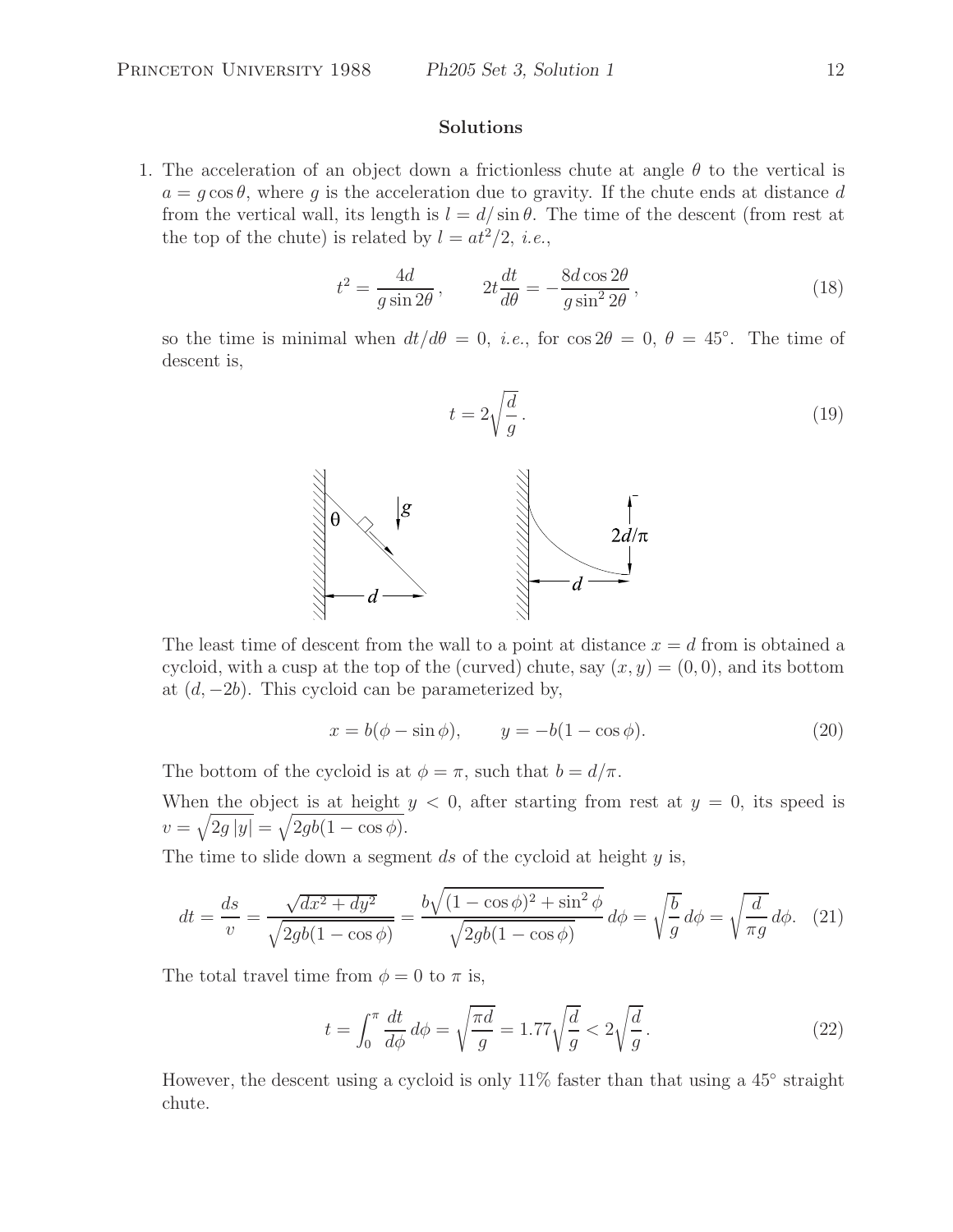2. The surface of revolution of curve  $y(x)$  about the y-axis has area,

$$
A = 2\pi \int_{x_1}^{x_2} x\sqrt{1 + y'^2} \, dx = 2\pi \int f(x, y') \, dx. \tag{23}
$$



To minimize the area, we consider the Euler-Lagrange equation for the function  $f$ ,

$$
\frac{\partial f}{\partial y} = 0 = \frac{d}{dx} \frac{\partial f}{\partial y'} = \frac{d}{dx} \frac{xy'}{\sqrt{1 + y'^2}}.
$$
\n(24)

Hence,

$$
\frac{xy'}{\sqrt{1+y'^2}} = C, \qquad y' = \frac{C}{\sqrt{x^2 - C^2}}, \qquad y = \cosh^{-1}\frac{x}{C} + B, \qquad x = C\cosh(y - B),(25)
$$

using Dwight 260.01.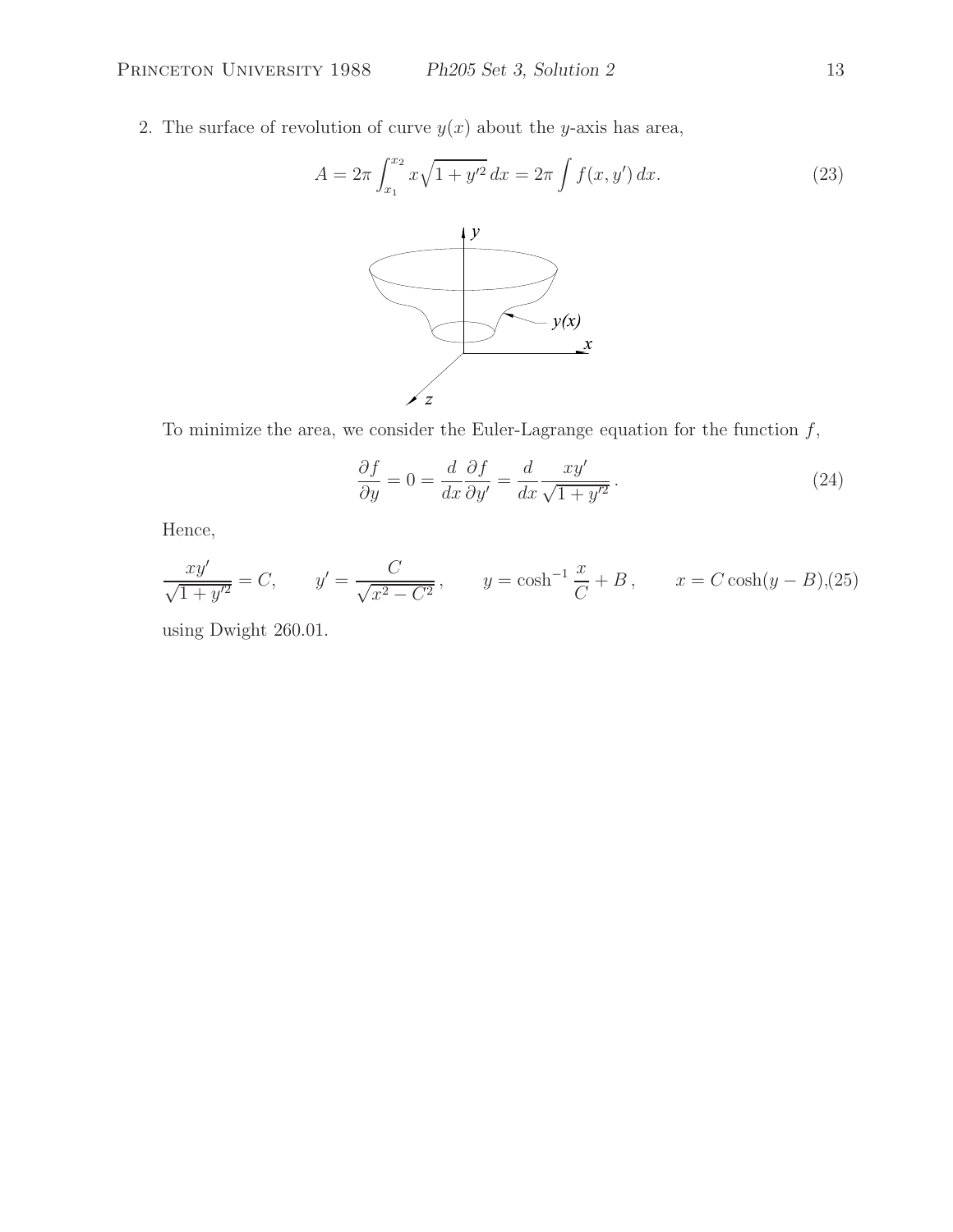## 3. (a) **Hanging Rope**

We consider an element of the hanging rope, as sketched below.



For static equilibrium, the horizontal force equation is,

$$
T(x)\cos\theta(x) = T(x+dx)\cos\theta(x+dx) \approx T(x)\cos\theta(x) + \frac{d}{dx}(T\cos\theta) dx, (26)
$$

which tells us that,

$$
d(T\cos\theta) = 0, \qquad T\cos\theta = T_0. \tag{27}
$$

Similarly, the vertical force equation is, with  $\tan \theta = dy/dx = y'$ ,

$$
\frac{Mg}{L}\sqrt{1+y'^2}\,dx = T(x+dx)\sin\theta(x+dx) - T(x)\sin\theta(x)
$$

$$
= T_0\tan\theta(x+dx) - T_0\tan\theta(x) \approx T_0\frac{d}{dx}(\tan\theta)\,dx = T_0\frac{dy'}{dx}\,dx = T_0y''\,dx,\tag{28}
$$

$$
+ dx) - T_0 \tan \theta(x) \approx T_0 \frac{d}{dx} (\tan \theta) dx = T_0 \frac{dy}{dx} dx = T_0 y'' dx, \quad (28)
$$

$$
\frac{y''}{\sqrt{1+y'^2}} = \frac{Mg}{LT_0} = \text{constant.} \quad (29)
$$

This the differential equation for a catenary  $=$  shape of the hanging rope.

## (b) **Suspension Bridge**

The analysis for part(a) holds for a suspension bridge as well, except that the left side of eq. (28) is just  $Mg dx/L$  for a bridge of length M and mass M which is uniform in x. Hence  $y'' = constant$ , and the shape of the long supporting cable is a parabola.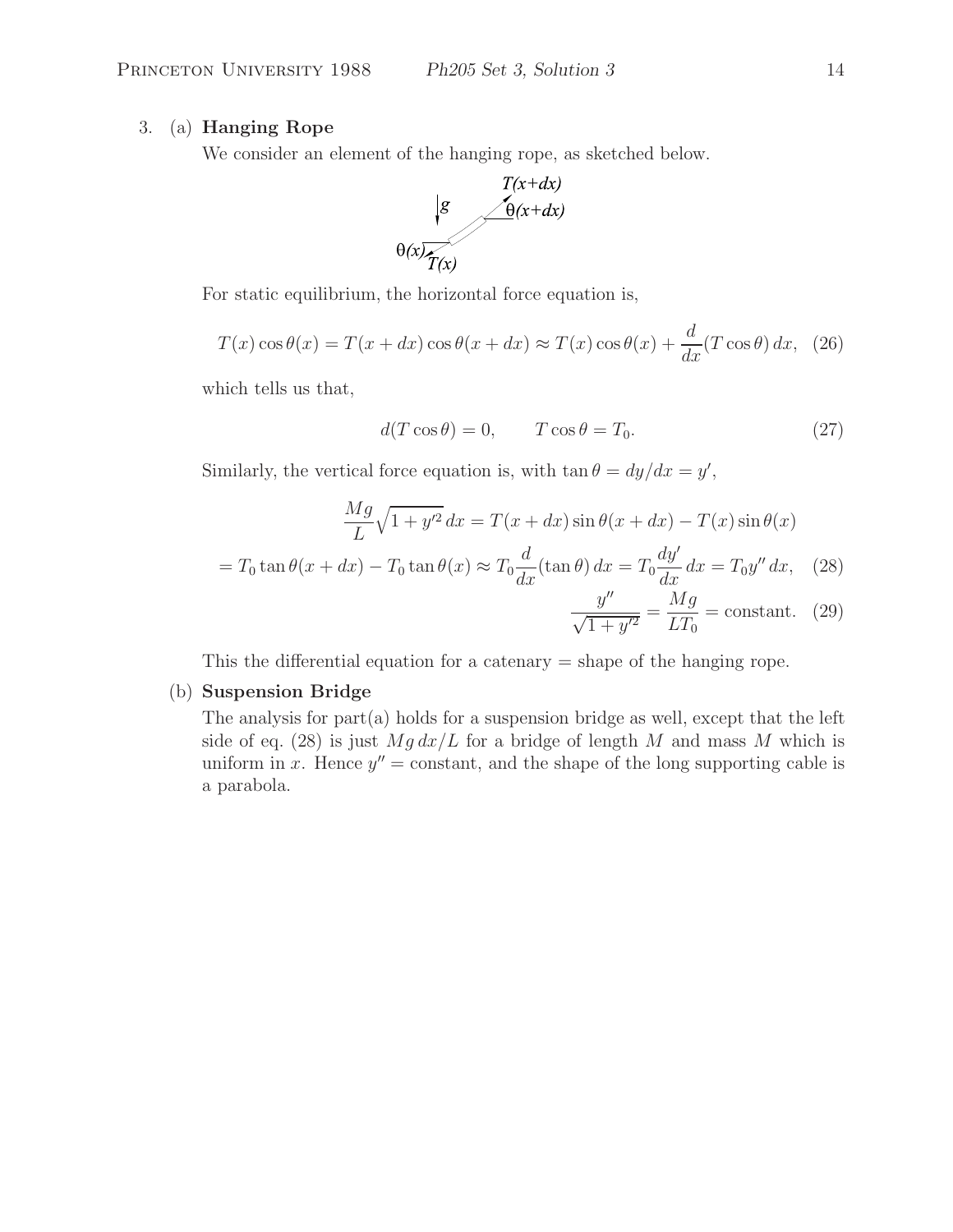## 4. (a) **Hanging Rope**

To analyze the hanging rope using the calculus of variations, we minimize the potential energy,

$$
V = \int \rho g y \sqrt{1 + y'^2} \, dx = \rho g \int F \, dx,\tag{30}
$$

where  $\rho$  is the mass density of the rope, subject to the constraint on the length of the rope,

$$
L = \int \sqrt{1 + y'^2} \, dx = \int G \, dx. \tag{31}
$$

We consider the "Lagrangian" function  $F^*(x, y, y') = \rho g F + \rho g \lambda G$ , where  $\lambda$  is a to-be-determined Lagrange multiplier (written so that we can ignore the constant factor  $\rho g$  in the following).

Since  $\partial F^*/\partial x = 0$ , we know there exists a conserved (constant) quantity, the "Hamiltonian",

$$
H = y'\frac{\partial F^*}{\partial y'} - F^* = \frac{y'^2(y+\lambda)}{\sqrt{1+y'^2}} - (y+\lambda)\sqrt{1+y'^2},\tag{32}
$$

$$
H\sqrt{1+y'^2} = y'^2(y+\lambda) - (y+\lambda)(1+y'^2) = -(y+\lambda),\tag{33}
$$

$$
y' = \frac{dy}{dx} = \frac{\sqrt{(y+\lambda)^2 - H^2}}{H},\tag{34}
$$

$$
x = H \int \frac{dy}{\sqrt{(y+\lambda)^2 - H^2}} = H \cosh^{-1} \frac{y+\lambda}{H} + C,\tag{35}
$$

$$
y = H \cosh \frac{x - C}{H} - \lambda,\tag{36}
$$

using Dwight 260.01, which is the form of a catenary.

*If we had not noticed the "conservation law" (32), use of the Euler-Lagrange equation would have led to a second-order differential equation, and the same result (36) after somewhat greater effort. See the handwritten solution at* http://kirkmcd.princeton.edu/examples/Ph205/ph205sol3.pdf

The shape of the rope is symmetric about the line  $x = D/2$ , so  $C = D/2$ .  $y(0) = 0 \Rightarrow \lambda = H \cosh(D/2H).$ 

 $H$  can be determined from the transcendental equation,

$$
L = \int_0^D \sqrt{1 + y'^2} \, dx = \int_{-D/2}^{D/2} \cosh \frac{x}{H} \, dx = 2H \sinh \frac{D}{2H} \,. \tag{37}
$$

(b) For the rope of total length L with length  $l < L$  hanging over a peg with one end fixed, we minimize the potential energy,

PE = 
$$
\int_0^D \rho gy \, dl - \rho l g \frac{l}{2} = \int_0^D \rho gy \sqrt{1 + y'^2} \, dx - \frac{\rho l^2 g}{2},
$$
 (38)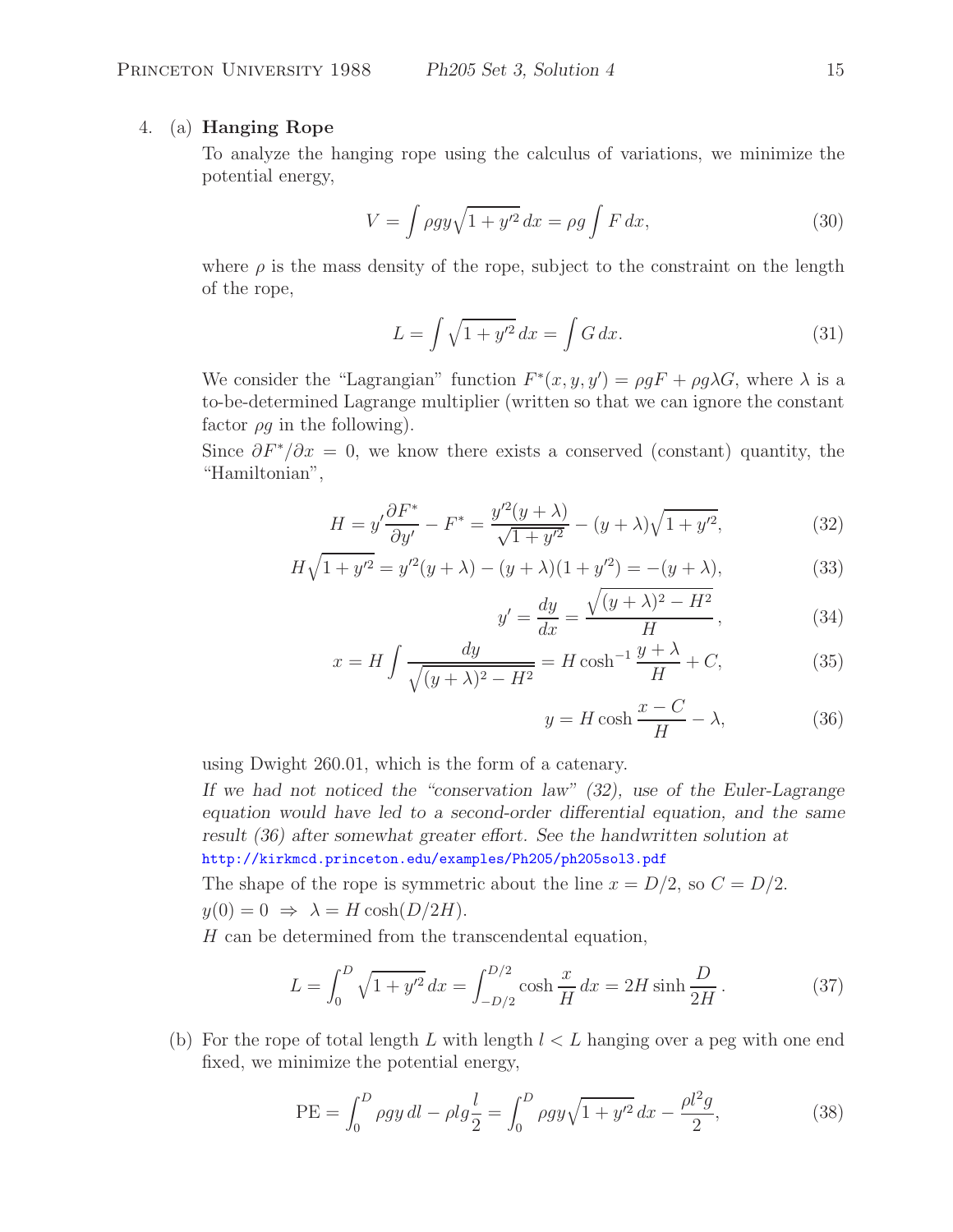subject to the constraint on the length,

$$
L = \int_0^D dl + l = \int_0^D \sqrt{1 + y'^2} \, dx + l. \tag{39}
$$

For the calculus of variations, we consider,

$$
F^*(x, y, y', l) = \int_0^D \rho g y \sqrt{1 + y'^2} \, dx - \frac{\rho l^2 g}{2} + \lambda \rho g \int_0^D \sqrt{1 + y'^2} \, dx + \lambda l,\qquad(40)
$$

where  $\lambda$  is a Lagrange multiplier to be determined.

The variational analysis in the independent variable l is simply  $dF^* / dl = 0$ , which implies that  $\lambda = l$ .

The variational analysis in  $y$  is now the same as in part (a), so,

$$
y = H \cosh \frac{x - C}{H} - \lambda = H \cosh \frac{x - D/2}{H} - l. \tag{41}
$$

We can use eq. (35) with  $(x, y) = (0, 0)$  to find,

$$
\lambda = l = H \cosh \frac{D}{2H} \,. \tag{42}
$$

The length calculation now gives the transcendental equation,

$$
L - l = L - H \cosh \frac{D}{2H} = \int_0^D \sqrt{1 + y'^2} \, dx = 2H \sinh \frac{D}{2H} \,. \tag{43}
$$

 $H$  is less than in part (a).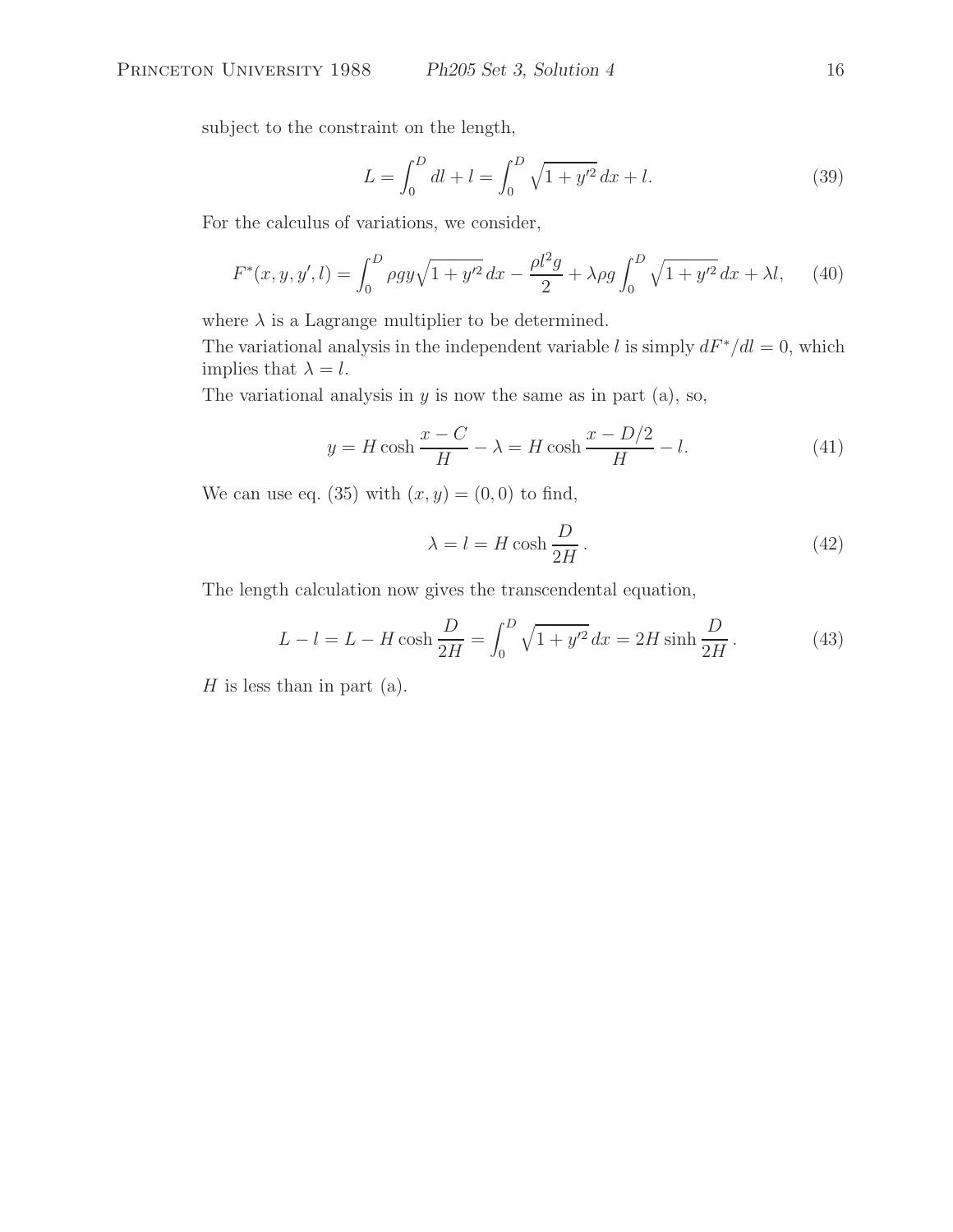5. (a) We write the surface of the sphere of radius a as  $x = (x(\theta, \phi), y = y(\theta, \phi, z =$  $z(\theta), \phi$ ) where  $\theta$  and  $\phi$  are the polar and azimuthal angles of a spherical coordinate system with  $z$  as the polar axis. An element of arc length on the surface is,

$$
ds^2 = dx^2 + dy^2 + dz^2.
$$
 (44)

With,

$$
dx = \frac{\partial x}{\partial \theta} d\theta + \frac{\partial x}{\partial \phi} d\phi, \qquad dx^2 = \left(\frac{\partial x}{\partial \theta}\right)^2 d\theta^2 + 2\frac{\partial x}{\partial \theta} \frac{\partial x}{\partial \phi} d\theta d\phi + \left(\frac{\partial x}{\partial \phi}\right)^2 d\phi^2, \tag{45}
$$

*etc.*, we can write,

$$
ds^2 = P d\theta^2 + 2Q d\theta d\phi + R d\phi^2, \qquad (46)
$$

where,

$$
P = \left(\frac{\partial x}{\partial \theta}\right)^2 + \left(\frac{\partial y}{\partial \theta}\right)^2 + \left(\frac{\partial z}{\partial \theta}\right)^2,\tag{47}
$$

$$
Q = \frac{\partial x}{\partial \theta} \frac{\partial x}{\partial \phi} + \frac{\partial y}{\partial \theta} \frac{\partial y}{\partial \phi} + \frac{\partial z}{\partial \theta} \frac{\partial z}{\partial \phi}
$$
(48)

$$
R = \left(\frac{\partial x}{\partial \phi}\right)^2 + \left(\frac{\partial y}{\partial \phi}\right)^2 + \left(\frac{\partial z}{\partial \phi}\right)^2.
$$
 (49)

On the surface of the sphere,

$$
x = a\sin\theta\cos\phi, \qquad y = a\sin\theta\sin\phi, \qquad z = a\cos\theta,\tag{50}
$$

so,

$$
P = a^2 \sin^2 \theta
$$
,  $Q = 0$ ,  $R = a^2$ . (51)

and for a curve  $\theta = \theta(\phi)$  on the surface of the sphere, its arc length is,

$$
L = \int ds = a \int_{\phi_1}^{\phi_2} \sqrt{\sin^2 \theta + \theta'^2} \, d\phi,\tag{52}
$$

where  $\theta' = d\theta/d\phi$ . To minimize L, we consider the function  $F(\phi, \theta') = \sqrt{\sin^2 \theta + \theta'^2}$ in the Euler-Lagrange analysis, with  $\phi$  as the independent variable. Since  $\partial F/\partial \phi = 0$ , the "Hamiltonian" H is a conserved quantity,

$$
H = \phi' \frac{\partial F}{\partial \theta'} - F = \frac{\theta'^2}{\sqrt{\sin^2 \theta + \theta'^2}} - \sqrt{\sin^2 \theta + \theta'^2}.
$$
 (53)

$$
\sin^2 \theta = H \sqrt{\sin^2 \theta + \theta'^2}, \qquad \sin^4 \theta = H^2 (\sin^2 \theta + \theta'^2), \tag{54}
$$

$$
\theta' = \frac{d\theta}{d\phi} = \sqrt{\frac{\sin^4 \theta}{H^2} - \sin^2 \theta}, \qquad d\phi = \frac{d\theta}{\sin \theta \sqrt{\frac{\sin^2 \theta}{H^2} - 1}} \tag{55}
$$

$$
\int d\phi = \phi + C = -\tan^{-1} \frac{\cos \theta}{\sqrt{\frac{\sin^2 \theta}{H^2} - 1}},
$$
\n(56)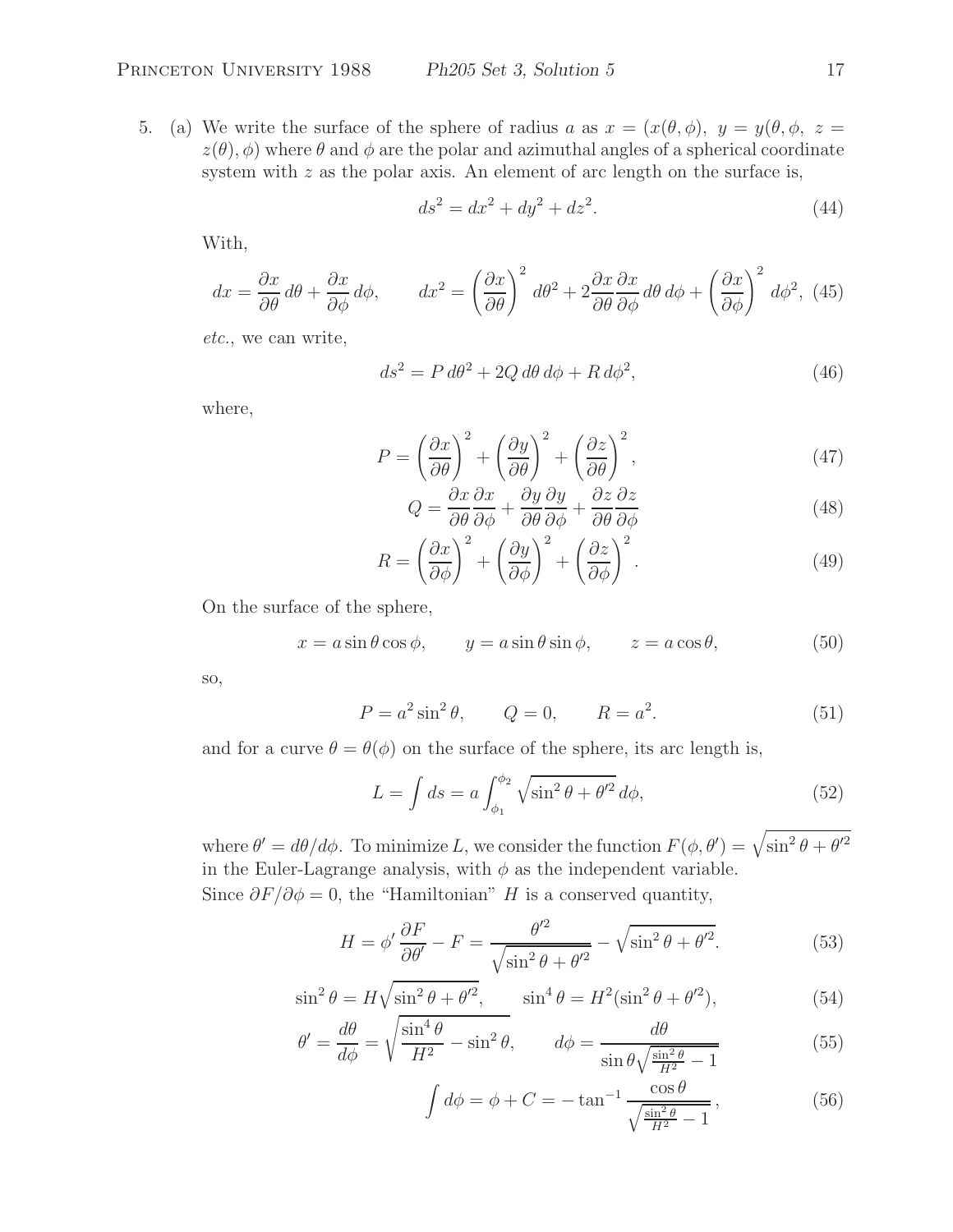using 2.599.6 of Gradshteyn and Ryzhik,

https://physics.princeton.edu/~mcdonald/examples/mechanics/gradshteyn\_80.pdf.

Then, recalling that identity that,

$$
\tan^{-1}\frac{a}{b} = \sin^{-1}\frac{a}{\sqrt{a^2 + b^2}},\tag{57}
$$

we have that

$$
\phi + C = -\sin^{-1}\frac{\cos\theta}{\sqrt{\cos^2\theta + \frac{\sin^2\theta}{H^2} - 1}} = -\sin^{-1}\frac{\cot\theta}{\sqrt{\frac{1}{H^2} - 1}},
$$
(58)

$$
\sin(\phi + C) = \sin\phi\cos C + \cos\phi\sin C = \frac{\cot\theta}{\sqrt{\frac{1}{H^2} - 1}}.\tag{59}
$$

Multiplying this by  $a \sin \theta$ , we obtain an equation for the curve as a function of  $(x, y, z),$ 

$$
0 = a \sin \theta (\sin \phi \cos C + \cos \phi \sin C) - \frac{a \cos \theta}{\sqrt{\frac{1}{H^2} - 1}} x \cos C + y - \frac{z}{\sqrt{\frac{1}{H^2} - 1}},
$$
(60)

which is a plane passing through the origin. The geodesic curve is the intersection of this plane with the surface of the sphere, *i.e.*, a great circle.

(b) For an analysis that uses the three spatial coordinates  $(x, y, x)$ , we consider a curve  $(x(t), y(t), z(t))$  whose length is,

$$
L = \int_{t_1}^{t_2} F dt, \quad \text{where} \quad F = \sqrt{\dot{x}^2 + \dot{y}^2 + \dot{z}^2}, \tag{61}
$$

with the constraint,

$$
G(x, y, z) = x2 + y2 + z2 - a2 = 0,
$$
 (62)

that the curve lie on a sphere of radius a centered on the origin. For the Euler-Lagrange method we consider the function,

$$
F^*(x, y, y, \dot{x}, \dot{y}, \dot{z}; t) = F + \lambda G,\tag{63}
$$

where  $\lambda$  is a Lagrange multiplier. Then,

$$
\frac{d}{dt}\frac{\partial F^*}{\partial \dot{x}} = \frac{d}{dt}\frac{\dot{x}}{F} = \frac{\ddot{x}}{F} - \frac{\dot{x}\dot{F}}{F^2} = \frac{\partial F^*}{\partial x} = 2\lambda x, \qquad \ddot{x} = \dot{x}\frac{\dot{F}}{F} + 2\lambda x F,\tag{64}
$$

together with similar equations for  $y$  and  $z$ .

We now perform a "hat trick", and introduce the 3 quantities,

$$
J_x = y\dot{z} - z\dot{y}, \qquad J_y = z\dot{x} - x\dot{z}, \qquad J_z = x\dot{y} - y\dot{x}, \tag{65}
$$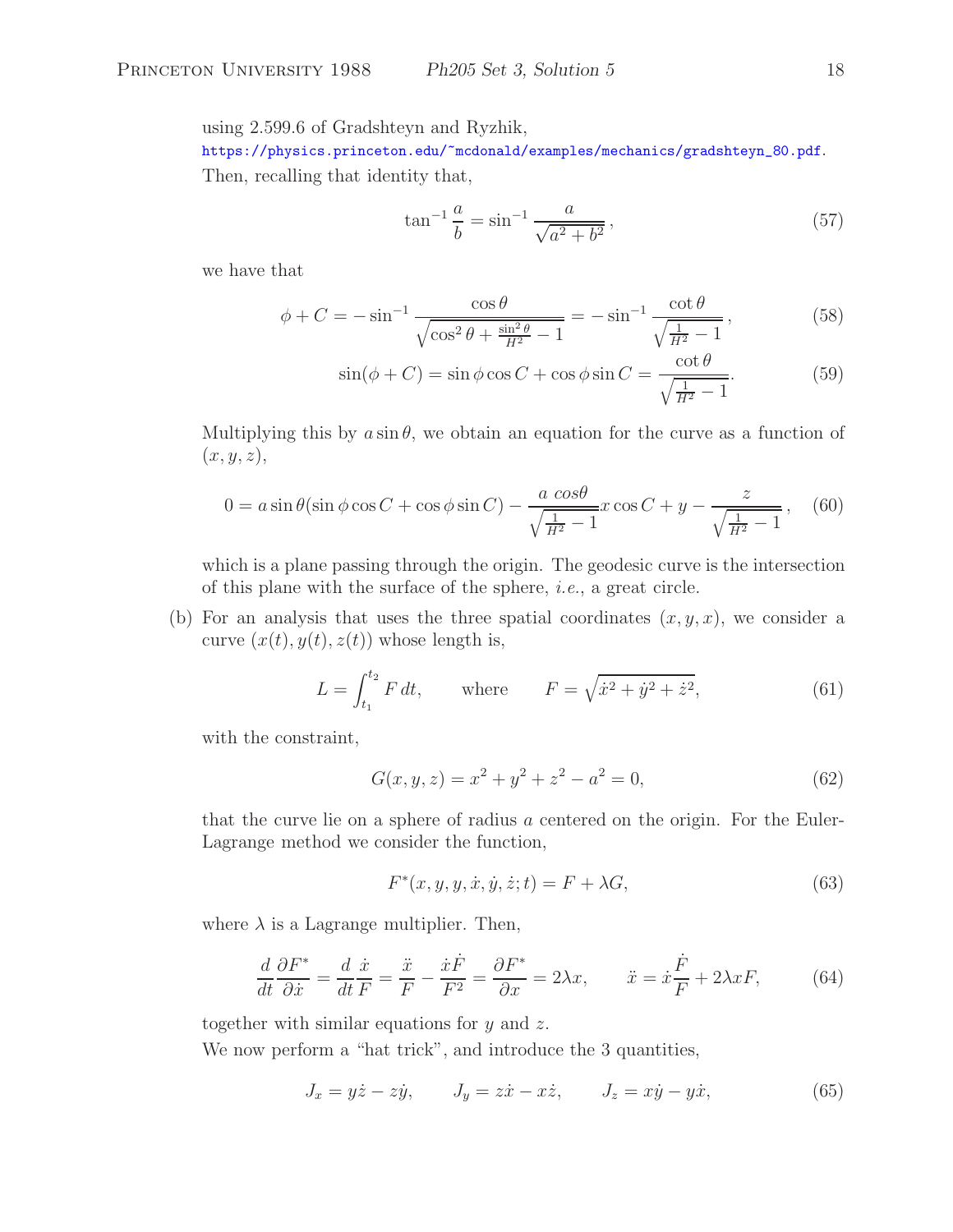Their derivatives are, using all three versions of eq. (64),

$$
\dot{J}_x = \dot{y}\dot{z} + y\ddot{z} - \dot{z}\dot{y} - z\ddot{y} = y\dot{z}\frac{\dot{F}}{F} + 2\lambda yzF - z\dot{y}\frac{\dot{F}}{F} - 2\lambda zyF = J_x\frac{\dot{F}}{F},
$$
 (66)

$$
\dot{J}_y = J_y \frac{\dot{F}}{F}, \qquad \dot{J}_z = J_z \frac{\dot{F}}{F}.
$$
 (67)

We can integrate these to find,

$$
\ln J_i = \ln F + C_i, \qquad J_i = D_i F,\tag{68}
$$

where the  $D_i$  are constants. Another trick is to note that,

$$
xJ_x + yJ_y + zJ_z = x(y\dot{z} - z\dot{y}) + y(z\dot{z} - x\dot{z}) + z(x\dot{y} - y\dot{x}) = 0
$$
  

$$
= xD_xF + yD_yF + zD_zF.
$$
 (69)

Finally, we obtain,

$$
D_x x + D_y y + D_z z = 0,\tag{70}
$$

which is the equation of a plane that passes through the origin. Again, the geodesic curve is the intersection of such a plane with the sphere = a great circle.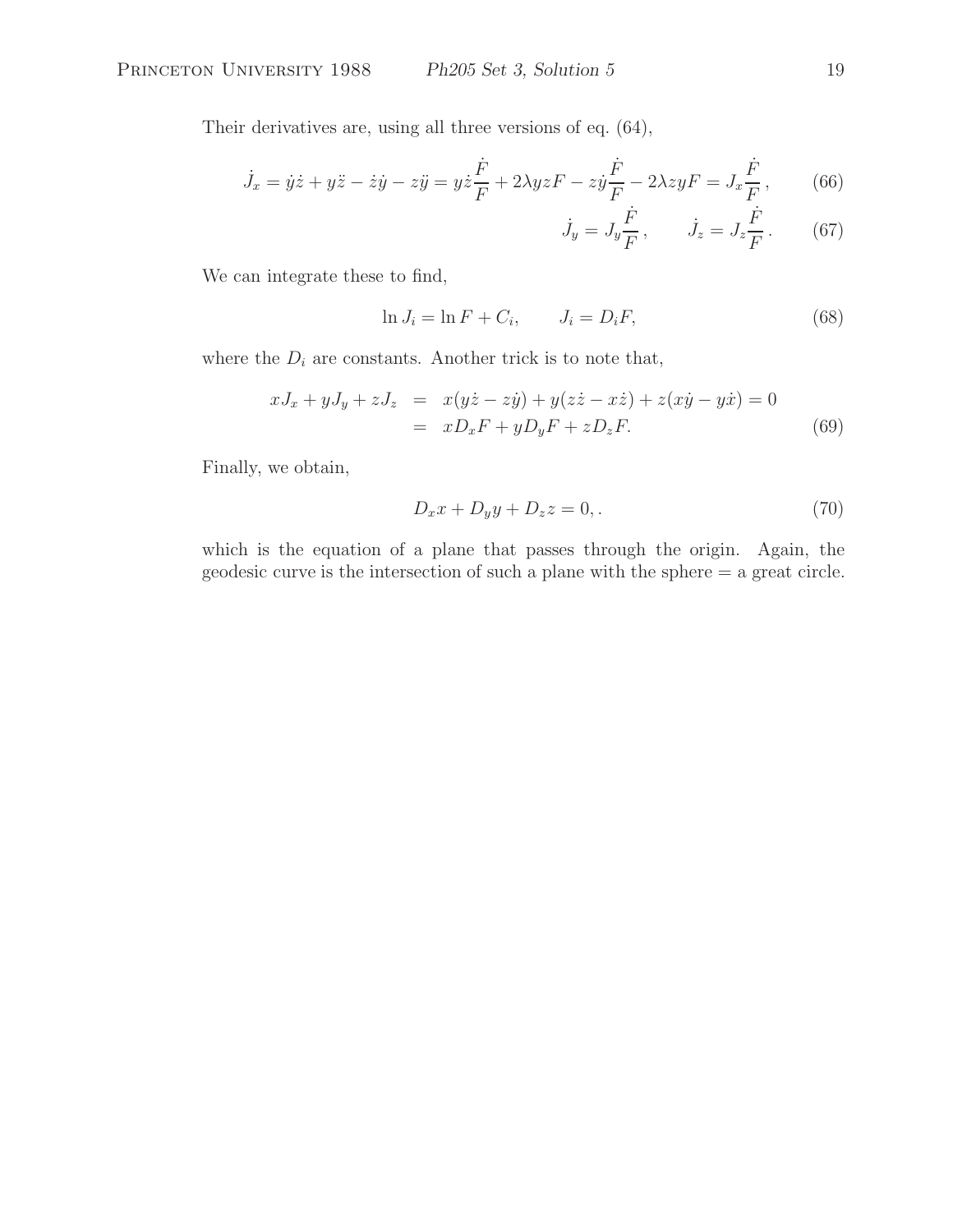6. The elastic tape an unstretched length  $l_0$ , thickness  $h_0$ , and spring constant k for stretching along its length.

If the tape is stretched by force F, an element of the tape of size  $dh \times dl$  is stretched by force,

$$
dF = F\frac{dh}{h_0}, \qquad \underbrace{\qquad F}{\qquad h_0} \qquad \underbrace{\qquad dF}{\qquad \qquad -d\lceil \qquad d\rceil} \qquad \underbrace{\qquad F}{\qquad \qquad F} \tag{71}
$$

The entire tape is stretched by length  $\Delta l = F/k$ , while the small element is stretched by,

$$
\Delta(dl) = \Delta l \frac{dl}{l_0} = \frac{dF}{k'},\tag{72}
$$

where  $k'$  is the spring constant of the element,

$$
k' = \frac{dF}{\Delta(dl)} = F \frac{dh}{h_0} \frac{l_0}{\Delta l \, dl} = k \Delta l \frac{dh}{h_0} \frac{l_0}{\Delta l \, dl} = k \frac{dh}{h_0} \frac{l_0}{dl} \,. \tag{73}
$$

A segment of length dl of the bent tape is illustrated in the figure below, assuming that the bend lies in a plane. We subdivide this segment into slices of thickness  $dh$ , at height h relative to the centerline of the tape. The stretch/compression of such a slice is,

$$
\Delta(dl) = d\theta \left(\frac{dl}{d\theta} + h\right) - dl = h d\theta,\tag{74}
$$

so the potential energy stored in the slice is,

$$
d^2 \text{PE} = \frac{1}{2} k' \Delta^2 (dl) = k \frac{dh}{h_0} \frac{l_0}{dl} \frac{dh}{h_0} \frac{l_0}{dl} h^2 d\theta^2 = \frac{kl_0}{2h_0} \left(\frac{d\theta}{dl}\right)^2 dh \, dl. \tag{75}
$$



Integrating over the slices in the segment of length dl,

$$
d\text{PE} = \frac{kl_0}{2h_0} \left(\frac{d\theta}{dl}\right)^2 dl \int_{-h_0/2}^{h_0/2} h^2 dh = \frac{kh_0^2 l_0}{24} \left(\frac{d\theta}{dl}\right)^2 dl,\tag{76}
$$

and the total potential energy in the bent tape is,

$$
PE = \frac{k h_0^2 l_0}{24} \int_0^{l_0} \left(\frac{d\theta}{dl}\right)^2 dl. \tag{77}
$$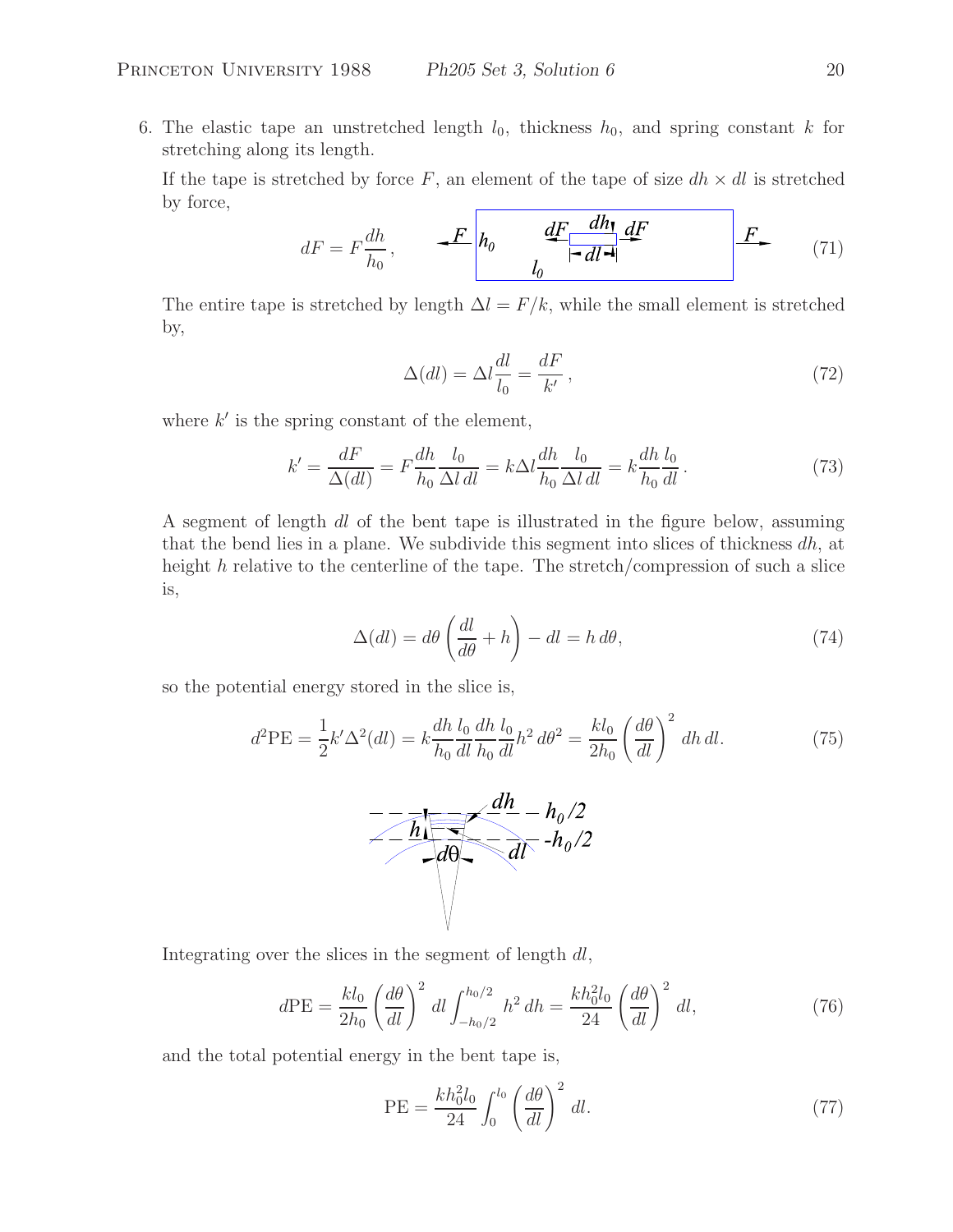We can now consider the shape of the bent tape as described by the function  $\theta(l)$ , and minimize the potential energy subject to the constraint that the ends of the tape are separated by distance,

$$
D = \int \cos \theta \, dl,\tag{78}
$$

for angle  $\theta$  measured with respect to the line joining the endpoints of the tape. The function F is  $F(\theta'; l) = \theta'^2$  and the constraint function is  $G(\theta; l) = \cos \theta$ , so we use the calculus of variations for the combined function  $F^* \theta'^2 + \lambda \cos \theta$ , where  $\lambda$  is a Lagrange multiplier. The Euler-Lagrange equation for this is,

$$
\frac{d}{dl}\frac{\partial F^*}{\partial \theta'} = 2\theta'' = \frac{\partial F^*}{\partial \theta} = -\lambda \sin \theta, \qquad \theta'' + \frac{\lambda}{2}\sin \theta = 0,\tag{79}
$$

which equation is familiar from the simple pendulum at large amplitudes.

For small amplitudes, an oscillatory solution has the form,

$$
\theta = \theta_{\text{max}} \cos \left( \sqrt{\frac{\lambda}{2}} l \right). \tag{80}
$$

While the form (80) does not hold exactly for large  $\theta_{\text{max}}$ , it gives a sense of the solution. The figure to the right is for  $\theta_{\text{max}} = 110^{\circ}$ .





CATASTROPHIC EXAMPLE of a sine-generated curve on a much larger scale was provided by the wreck of a Southern Railway freight train near Greenville, S.C., on May 31, 1965. Thirty adjacent flatears carried as their load 700-foot sections of track rails chained in a bundle to the car beds. The train, pulled by five locomotives, collided with a bulldozer and was derailed. The violent

compressive strain folded the trainload of rails into the drastically foreshortened configuration shown in this aerial photograph. The elastic properties of the steel rails tended to minimize total bending exactly as in the case of the spring-steel strip shown at top of these two pages, and the wrecked train assumed the shape of a sine-generated curve that distributed the bending as uniformly as possible. 4

<sup>3</sup>http://kirkmcd.princeton.edu/examples/mechanics/leopold\_gspp\_422-h\_66.pdf <sup>4</sup>http://kirkmcd.princeton.edu/examples/mechanics/leopold\_sa\_214-6\_60\_66.pdf 3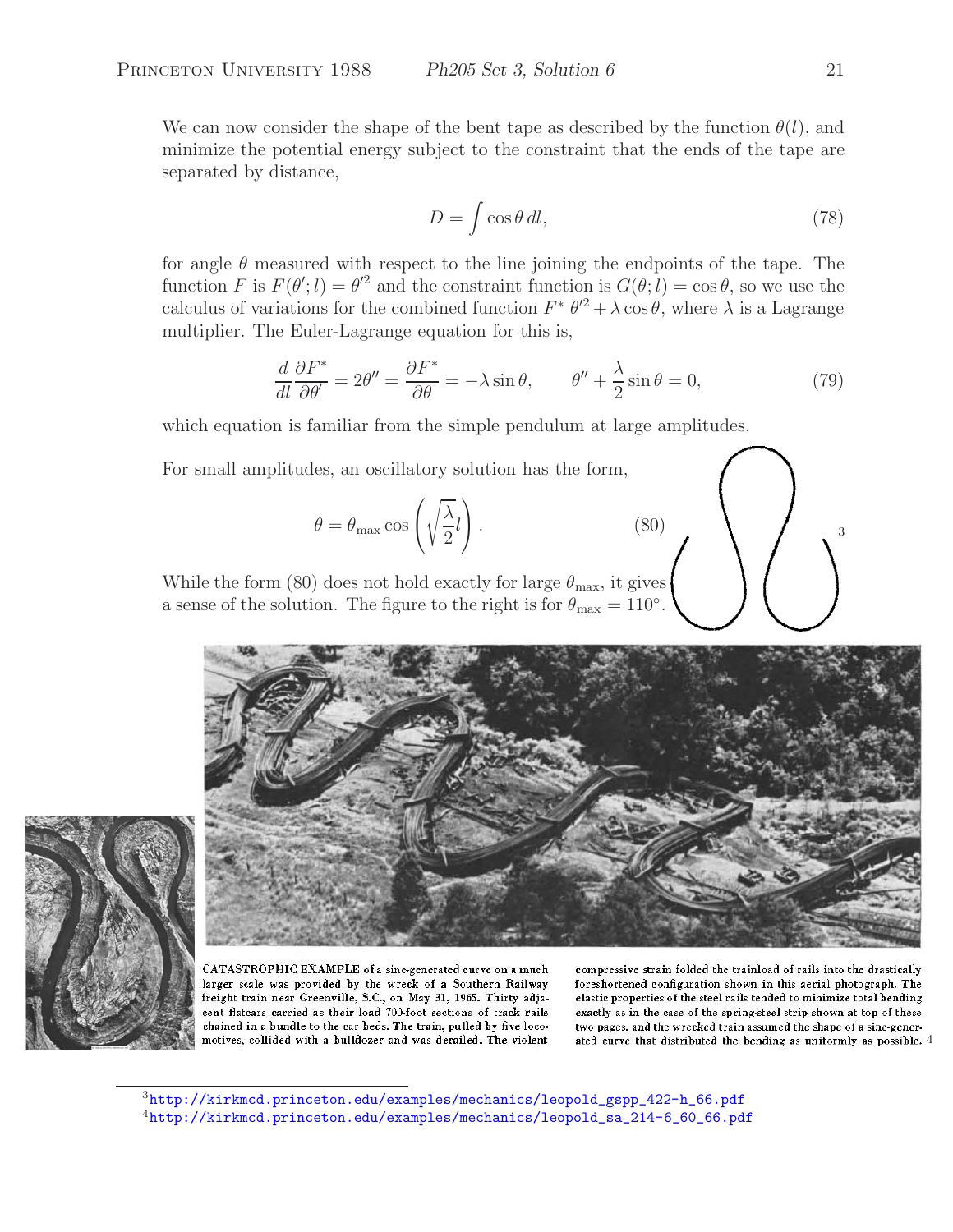7. In an orthogonal coordinate system  $(q_1, q_2, q_3)$ , the line element has the form,

$$
ds^2 = f_1^2 dq_1^2 + f_2^2 dq_2^2 + f_3^2 dq_3^2.
$$
\n(81)

In cylindrical coordinates  $(r, \phi, z)$ , the line element is,

$$
ds^2 = dr^2 + r^2 d\phi^2 + dz^2,
$$
\n(82)

so, 
$$
f_r = 1
$$
,  $f_{\phi} = r$ ,  $f_z = 1$ . (83)

The kinetic energy of a point particle is,

$$
T = \frac{m}{2} \left[ f_1^2 \left( \frac{dq_1}{dt} \right)^2 + f_2^2 \left( \frac{dq_2}{dt} \right)^2 + f_3^2 \left( \frac{dq_3}{dt} \right)^2 \right] = \frac{m}{2} (\dot{r}^2 + r^2 \dot{\phi}^2 + \dot{z}^2), \tag{84}
$$

The components of the acceleration are given by,

$$
a_j = \frac{\frac{d}{dt} \frac{\partial T}{\partial q_j} - \frac{\partial T}{\partial q_j}}{m f_j},\tag{85}
$$

$$
a_r = \ddot{r} - r\dot{\phi}^2, \qquad a_\phi = \frac{r^2 \ddot{\phi} + 2r \dot{r} \dot{\phi}}{r} = r\ddot{\phi} + 2\dot{r}\dot{\phi}, \qquad a_z = \ddot{z}.\tag{86}
$$

In spherical coordinates  $(r, \theta, \phi)$ , the line element is,

$$
ds^{2} = dr^{2} + r^{2} d\theta^{2} + r^{2} \sin^{2} \theta d\phi^{2},
$$
\n(87)

so, 
$$
f_r = 1
$$
,  $f_\theta = r$ ,  $f_\phi = r \sin \theta$ . (88)

The kinetic energy of a point particle is,

$$
T = \frac{m}{2}(\dot{r}^2 + r^2\dot{\theta}^2 + r^2\sin^2\theta\,\dot{\phi}^2),\tag{89}
$$

The components of the acceleration are given by eq. (85) as,

$$
a_r = \ddot{r} - 2r\dot{\theta}^2 - r\sin^2\theta \dot{\phi}^2, (90)
$$

$$
a_\theta = \frac{r^2\ddot{\theta} + 2r\dot{r}\dot{\theta} - r^2\sin\theta\cos\theta \dot{\phi}^2}{r} = r\ddot{\theta} + 2\dot{r}\dot{\theta} - r\sin\theta\cos\theta \dot{\phi}^2, (91)
$$

$$
a_\phi = \frac{r^2\sin^2\theta \dot{\phi} + 2r\dot{r}\sin^2\theta \dot{\phi} + 2r^2\sin\theta\cos\theta \dot{\theta}\dot{\phi}}{r\sin\theta} = r\sin\theta \ddot{\phi} + 2\dot{r}\sin\theta \dot{\phi} + 2r\cos\theta \dot{\theta}\dot{\phi}. (92)
$$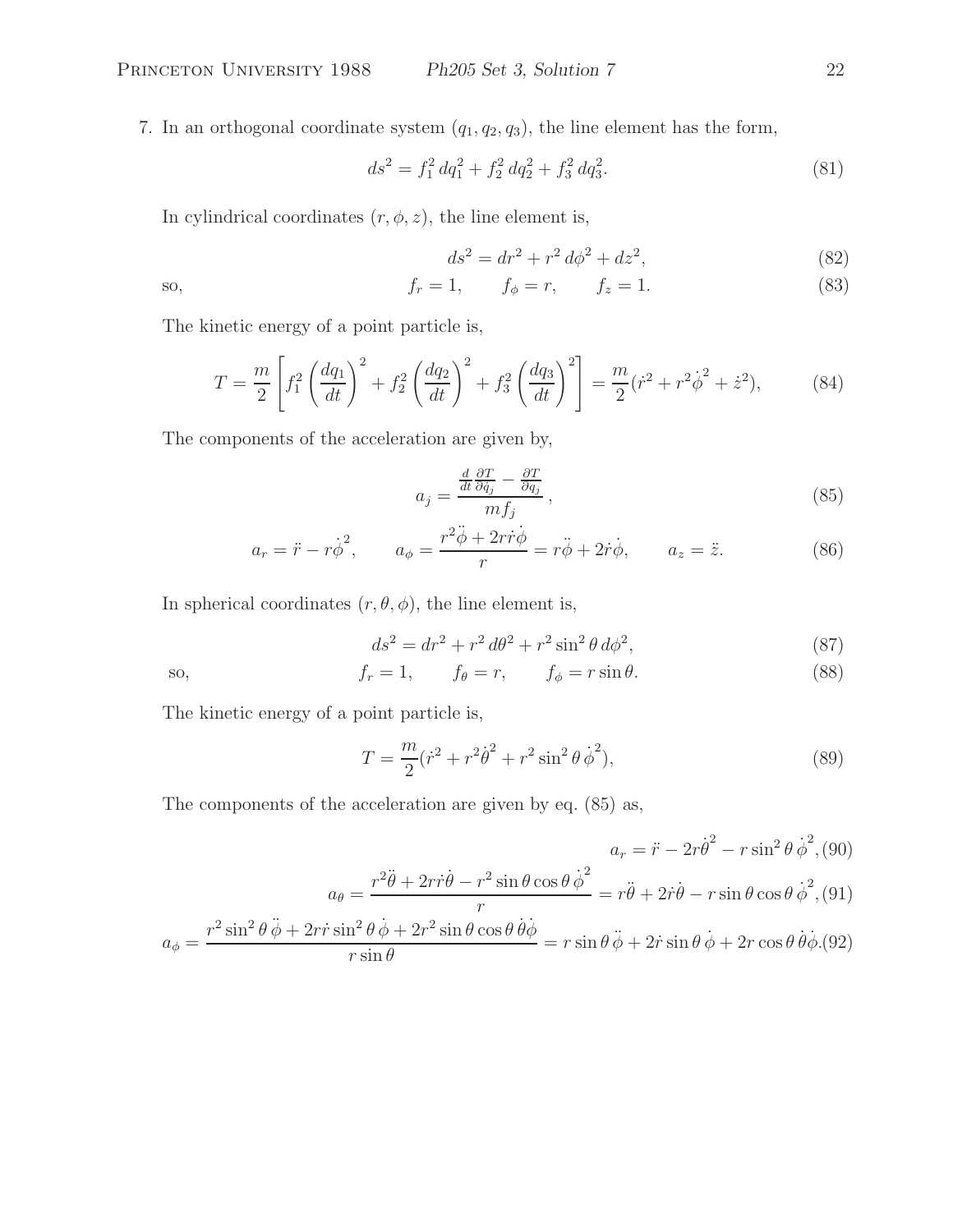8. The constraint force **F** is parallel to the velocity component  $\mathbf{v}_{\theta} = \boldsymbol{\omega} \times \mathbf{r}$ , and  $\mathbf{F} \cdot \mathbf{v}_{\theta}$ equals the rate of change of kinetic energy of the sliding mass  $m$ ,



$$
T = \frac{mv^2}{2} = \frac{1}{2}m(v_r^2 + v_\theta^2) = \frac{1}{2}m(\dot{r}^2 + \omega^2 r^2),\tag{93}
$$

$$
\mathbf{F} \cdot \mathbf{v}_{\theta} = F \omega r = \frac{dT}{dt} = m(\dot{r}\ddot{r} + \omega^2 r\dot{r}) = 2m\omega^2 r\dot{r},\qquad(94)
$$

 $F = 2m\omega \dot{r},$ (95)

recalling that the centripetal acceleration is  $\ddot{r} = \omega^2 r$ .

Taking the generalized coordinates of mass m to be r and  $\theta$ , the Lagrangian is,

$$
L = T = \frac{1}{2}m\left(\dot{r}^2 + r^2\dot{\theta}^2\right),
$$
\n(96)

subject to the constraint  $g = \dot{\theta} - \omega = 0$ . We define  $a_r = \partial g / \partial r = 0$  and  $a_\theta = \partial g / \partial \theta = 1$ . Then, in Ferrers' variant of the method of Lagrange,<sup>5</sup> we associate a Lagrange multiplier  $\lambda$  with the constraint force, and write the equations of motion as,

$$
\frac{d}{dt}\frac{\partial L}{\partial \dot{r}} - \frac{\partial L}{\partial r} = m\ddot{r} - mr\dot{\theta}^2 = Q_r = \lambda a_r = 0,
$$
\n(97)

$$
\frac{d}{dt}\frac{\partial L}{\partial \dot{\theta}} - \frac{\partial L}{\partial \theta} = mr^2 \ddot{\theta} + 2mr\dot{r}\dot{\theta} = Q_\theta = \lambda a_\theta = \lambda.
$$
\n(98)

where  $Q_{\theta} = \lambda$  is the generalized constraint force associated with coordinate  $\theta$ . With  $\dot{\theta} = \omega = \text{constant}, \ddot{\theta} = 0$ , we obtain  $\ddot{r} = \omega^2 r$  and,

$$
Q_{\theta} = 2m\omega r \dot{r}.\tag{99}
$$

This generalized force is a torque, r times the constraint force  $F = 2m\omega \dot{r}$ .

<sup>5</sup>N.M. Ferrers, *Extension of Lagrange's Equations*, Quart. J. Pure Appl. Math. **<sup>12</sup>**, 1 (1872), http://kirkmcd.princeton.edu/examples/mechanics/ferrers\_qjpam\_12\_1\_72.pdf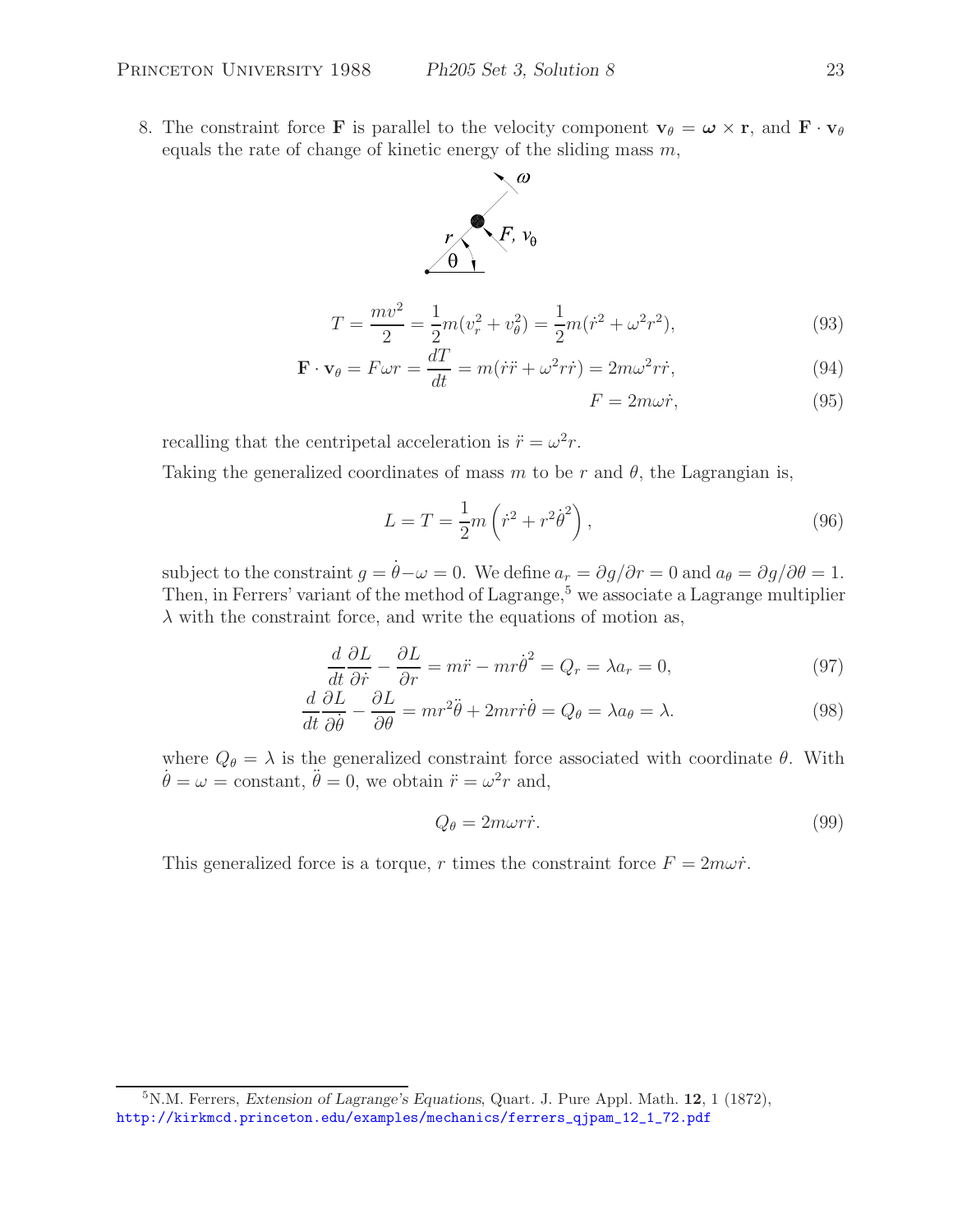9. We describe the skater by three coordinates,  $(x, y)$  of its center of mass, and the angle  $\theta$  of the skate to the x-axis, as shown in the figure below.



To deduce a constraint on the motion when the center of mass of the skater moves by  $dl = \sqrt{dx^2 + dy^2}$ , we have that,

$$
dx = dl\cos(\theta + d\alpha) \approx dl\cos\theta - dl\,d\alpha\sin\theta \approx dl\cos\theta - a\sin\theta\,d\theta,\tag{100}
$$

$$
dy = dl \sin(\theta + d\alpha) \approx dl \sin \theta + dl \, d\alpha \cos \theta \approx dl \sin \theta + a \cos \theta \, d\theta,\tag{101}
$$

using the law of sines for the small triangle,

$$
\frac{d\alpha}{a} \approx \frac{\sin(d\alpha)}{a} = \frac{\sin(\pi - d\theta)}{dl} \approx \frac{d\theta}{dl} \,. \tag{102}
$$

Then, the non-holonomic constraint is,

$$
dl \approx \frac{dx + a\sin\theta \, d\theta}{\cos\theta} \approx \frac{dy - a\cos\theta \, d\theta}{\sin\theta},\tag{103}
$$

$$
dg(x, y, \theta) = \sin \theta \, dx - \cos \theta \, dy + a \, d\theta = 0. \tag{104}
$$

*An alternative derivation of the constraint notes that the constraint force* **F** *does no work, so*

$$
0 = \mathbf{F} \cdot \mathbf{v}_F = \mathbf{F} \cdot (\mathbf{v}_{\text{c.m.}} - a\dot{\theta}\,\hat{\mathbf{F}}) = F(-\sin\theta\,\dot{x} + \cos\theta\,\dot{y} - a\,\dot{\theta}),\tag{105}
$$

*from which eq. (104) follows (more quickly).*

We use Ferrers extension of Lagrange's method, with Lagrange multiplier  $\lambda$ ,

$$
L = T = \frac{1}{2}(m\dot{x}^2 + m\dot{y}^2 + I\dot{\theta}^2), \ a_x = \frac{dg}{dx} = \sin\theta, \ a_y = \frac{dg}{dy} = -\cos\theta, \ a_\theta = \frac{dg}{d\theta} = a, (106)
$$

$$
d \ \partial L \qquad \partial L \qquad (107)
$$

$$
\frac{d}{dt}\frac{\partial L}{\partial \dot{q}_j} - \frac{\partial L}{\partial q_j} = \lambda a_j,\tag{107}
$$

$$
m\ddot{x} = \lambda \sin \theta, \qquad m\ddot{y} = -\lambda \cos \theta, \qquad I\ddot{\theta} = \lambda a. \tag{108}
$$

Note that these equations also follow from elementary methods, with the constraint force  $F = -\lambda$ .

Whatever method used to obtain eq. (108), to go further it is useful to write the constraint (104) as

$$
\dot{x}\sin\theta - \dot{y}\cos\theta + a\dot{\theta} = 0.
$$
 (109)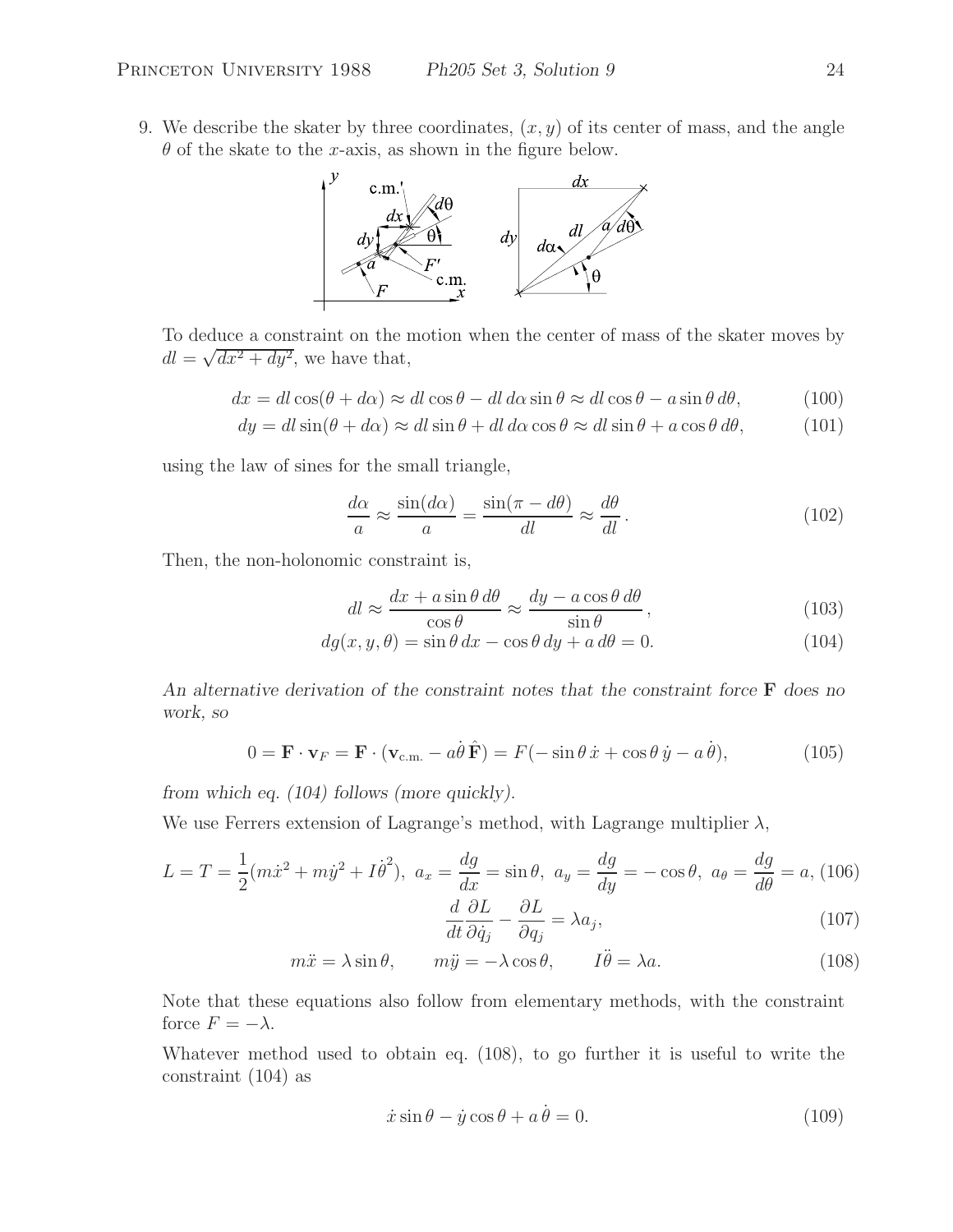We also introduce the velocity  $v_F$  of the point of application of the constraint force,

$$
x_F = x - a\cos\theta, \qquad y_F = y - a\sin\theta,\tag{110}
$$

$$
\dot{x}_F = \dot{x} + a\sin\theta \,\dot{\theta} = v_F \cos\theta, \qquad \dot{y}_F = \dot{y} - a\cos\theta \,\dot{\theta} = v_F \sin\theta,\tag{111}
$$

$$
v = \dot{x}\cos\theta + \dot{y}\sin\theta, \qquad (112)
$$

$$
\dot{v}_F = \ddot{x}\cos\theta + \ddot{y}\sin\theta + (-\dot{x}\sin\theta + \dot{y}\cos\theta)\dot{\theta} = a\dot{\theta}^2,\tag{113}
$$

where the last equality is obtained using eqs. (108)-(109). For later use we note that,

$$
v_F^2 = \dot{x}_F^2 + \dot{y}_F^2 = \dot{x}^2 + \dot{y}^2 + a^2 \dot{\theta}^2 + 2(a \sin \theta \, \dot{x} - a \cos \theta \, \dot{y}) \, \dot{\theta} = \dot{x}^2 + \dot{y}^2 - a^2 \dot{\theta}^2. \tag{114}
$$

Furthermore, we can differentiate the constraint (108) with respect to time,

$$
\ddot{x}\sin\theta - \ddot{y}\cos\theta + a\ddot{\theta} + (\dot{x}\cos\theta + \dot{y}\sin\theta)\dot{\theta} = 0,
$$
\n(115)

$$
\ddot{x}\sin\theta - \ddot{y}\cos\theta + a\ddot{\theta} + (\dot{x}\cos\theta + \dot{y}\sin\theta)\dot{\theta} = 0,
$$
\n(116)

$$
\frac{I\theta}{ma} + a\ddot{\theta} + v_F \dot{\theta} = 0,
$$
\n(117)

using eqs.  $(108)-(109)$  again. We also write,

$$
I = mb^2, \qquad k^2 = 1 + \frac{b^2}{a^2}, \tag{118}
$$

such that the equation of motion (117) becomes,

$$
ak^2\ddot{\theta} + v_F\dot{\theta} = 0, \qquad ak^2\frac{\ddot{\theta}}{\dot{\theta}} = -v_F,
$$
\n(119)

We take the time derivative of this,

$$
ak^2 \frac{d}{dt} \frac{\ddot{\theta}}{\dot{\theta}} = -\dot{v}_F = -a\dot{\theta}^2,\tag{120}
$$

recalling eq. (113). Multiply this by  $\ddot{\theta}/\dot{\theta}$ ,

$$
k^2 \frac{\ddot{\theta}}{\dot{\theta}} \frac{d}{dt} \frac{\ddot{\theta}}{\dot{\theta}} = \frac{k^2}{2} \frac{d}{dt} \left(\frac{\ddot{\theta}}{\dot{\theta}}\right)^2 = -\ddot{\theta}\dot{\theta} = -\frac{1}{2} \frac{d\dot{\theta}^2}{dt}.
$$
 (121)

Integrating this,

$$
k^2 \left(\frac{\ddot{\theta}}{\dot{\theta}}\right)^2 = c - \dot{\theta}^2, \qquad k\ddot{\theta} = \dot{\theta}\sqrt{c - \dot{\theta}^2}, \qquad \frac{k d\dot{\theta}}{\dot{\theta}\sqrt{c - \dot{\theta}^2}} = dt,\tag{122}
$$

for some constant c. We integrate this using Dwight  $341.01$ ,<sup>6</sup> setting  $t_0 = 0$ ,

$$
-\frac{k}{c}\cosh^{-1}\frac{c}{\dot{\theta}}=t+t_0=t, \qquad \dot{\theta}=\frac{c}{\cosh(ct/k)}=c\cos\frac{\theta}{k},\qquad(123)
$$

$$
\theta = k \tan^{-1} \sinh \frac{ct}{k}, \qquad \sinh \frac{ct}{k} = \tan \frac{\theta}{k}, \qquad \cosh \frac{ct}{k} = \frac{1}{\cos(\theta/k)}, \tag{124}
$$

<sup>6</sup>http://kirkmcd.princeton.edu/examples/EM/dwight\_57.pdf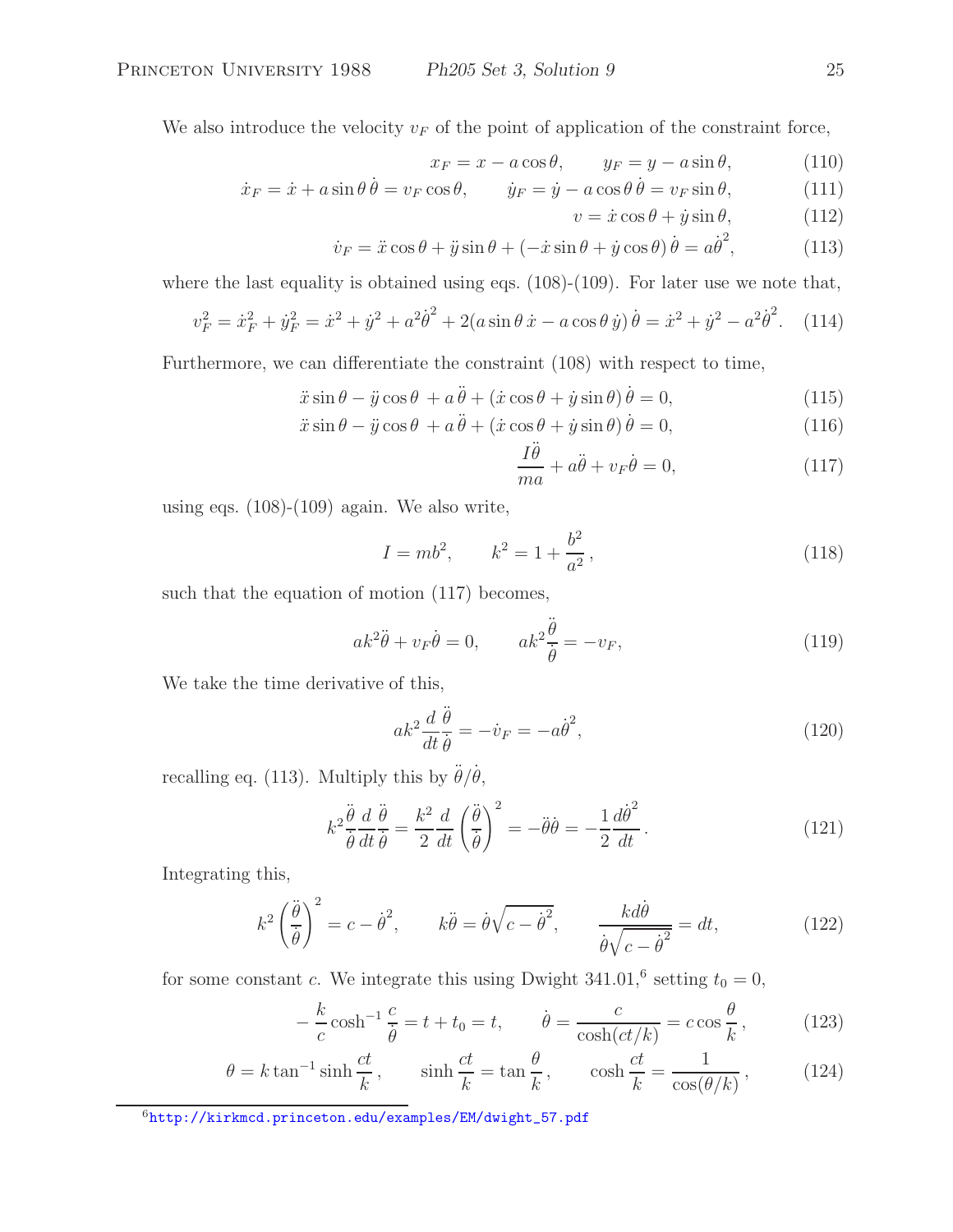defining  $\theta(t=0) = 0$ . Using eq. (123) in eq. (113) we find (also using eq. (124)),

$$
\dot{v}_F = a\dot{\theta}^2 = \frac{ac^2}{\cosh^2(ct/k)}, \qquad v_F = ack \tanh\frac{ct}{k} = ack \sin\frac{\theta}{k}, \qquad (125)
$$

defining  $v_F (t = 0) = 0$ .

The kinetic energy is constant, using eqs. (114), (123) and (125),

$$
T = \frac{m\dot{x}^2 + m\dot{y}^2 + I\dot{\theta}^2}{2} = \frac{mv_F^2 + ma^2\dot{\theta} + I\dot{\theta}^2}{2} = \frac{m}{2}(v_F^2 + a^2k^2\dot{\theta}^2) = \frac{ma^2c^2k^2}{2}.
$$
 (126)

The constraint force is, using eqs. (108) and (123),

$$
F = -\lambda = -I\ddot{\theta} = \frac{cI}{k}\sin\frac{\theta}{k}\dot{\theta} = \frac{c^2I}{2k}\sin\frac{2\theta}{k}.
$$
 (127)

To characterize the motion for very large times, we note from eq. (125) that  $v_F(t \to \pm \infty) \to \pm ack$ , and hence that  $\theta(t \to \pm \infty) \to \pm k\pi/2$ . That is, the trajectories are asymptotically straight lines at a constant angle.

For very small times where  $\theta \approx 0$ , we consider various derivatives, more simply for  $(x_F, y_f)$  than for  $(x, y)$  of the center of mass:

$$
\frac{dx_F}{d\theta} = \frac{\dot{x}_F}{\dot{\theta}} = \frac{v_F \cos \theta}{\dot{\theta}} = \frac{ak \sin(\theta/k)}{c \cos(\theta/k)} \cos \theta = \frac{ak}{c} \tan \frac{\theta}{k} \cos \theta \stackrel{t \to 0}{\to} 0, \text{(128)}
$$

$$
\frac{d^2 x_F}{d\theta^2} = \frac{ak}{c} \left( \frac{\cos \theta}{k \cos^2(\theta/k)} - \tan \frac{\theta}{k} \sin \theta \right) \stackrel{t \to 0}{\to} \frac{a}{c} \neq 0, \text{(129)}
$$

$$
\frac{dy_F}{d\theta} = \frac{\dot{y}_F}{\dot{\theta}} = \frac{v_F \cos \theta}{\dot{\theta}} = \frac{ak \sin(\theta/k)}{c \cos(\theta/k)} \sin \theta = \frac{ak}{c} \tan \frac{\theta}{k} \sin \theta \stackrel{t \to 0}{\to} 0, (130)
$$

$$
\frac{d^2y_F}{d\theta^2} = \frac{ak}{c} \left( \frac{\sin \theta}{k \cos^2(\theta/k)} + \tan \frac{\theta}{k} \cos \theta \right) \stackrel{t \to 0}{\to} 0, (131)
$$

$$
\frac{d^3y_F}{d\theta^3} = \frac{ak}{c} \left( \frac{\cos\theta}{k\cos^2(\theta/k)} - \frac{2\sin\theta\sin(\theta/k)}{k^2\cos^3(\theta/k)} + \frac{\cos\theta}{k\cos^2(\theta/k)} - \tan\frac{\theta}{k}\sin\theta \right) \stackrel{t \to 0}{\to} \frac{2a}{c} \tag{132}
$$

All these imply the curve has a cusp at the origin, with its tip pointing to the  $-x$  axis.

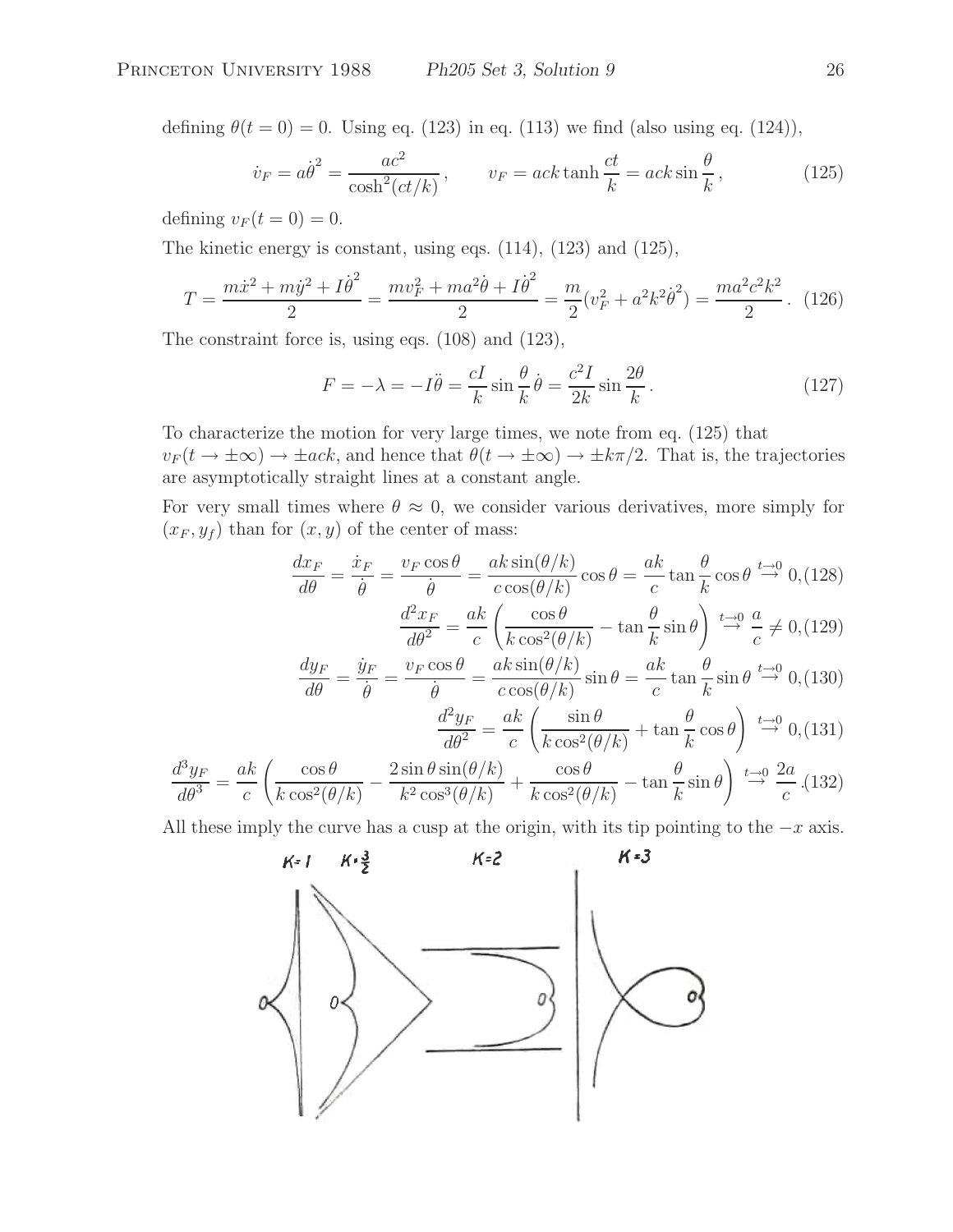10. (a) The particle moves in a vertical plane through the center of the sphere, subject to the constraint that,

$$
g(r,\theta) = r - a = 0.\tag{133}
$$

The Lagrangian is, for coordinates r and  $\theta$ ,

$$
L = T - V = \frac{m}{2} \left( \dot{r}^2 + r^2 \dot{\theta}^2 \right) - mgr \cos \theta, \tag{134}
$$

taking  $V = 0$  at the center of the sphere. Lagrange's equations for the constrained motion are,

$$
\frac{d}{dt}\frac{\partial L}{\partial \dot{r}} - \frac{\partial L}{\partial r} = m\ddot{r} - mr\dot{\theta}^2 + mg\cos\theta = \lambda \frac{\partial g}{\partial r} = \lambda,
$$
\n(135)

$$
\frac{d}{dt}\frac{\partial L}{\partial \dot{\theta}} - \frac{\partial L}{\partial \theta} = mr^2 \ddot{\theta} + 2r\dot{r}\dot{\theta} - mgr\sin\theta = \lambda \frac{\partial g}{\partial \theta} = 0,
$$
\n(136)

Applying the constraint (133) to eq. (136), we have,

$$
\ddot{\theta} = -\frac{g}{a}\sin\theta, \qquad \dot{\theta}\ddot{\theta} = -\frac{g}{a}\dot{\theta}\sin\theta, \qquad \frac{\dot{\theta}^2}{2} = -\frac{g}{a}(1-\cos\theta), \tag{137}
$$

for the initial conditions that  $\theta(t=0) = 0 = \dot{\theta}(t=0)$ . Then, from eq. (135),

$$
\lambda = -ma\frac{2g}{a}(1 - \cos\theta) + mg\cos\theta = mg(3\cos\theta - 2). \tag{138}
$$

Since  $\lambda$  has the physical significance of the constraint force, this vanishes when

$$
\cos \theta = \frac{2}{3},\tag{139}
$$

at which condition the mass flies off the sphere.



(b) A uniform sphere of radius b, mass  $m$  and moment of inertia (about its center of mass)  $I = 2mb^2/5$  starts at rest from the top of a fixed sphere of radius a, and rolls without slipping down the latter.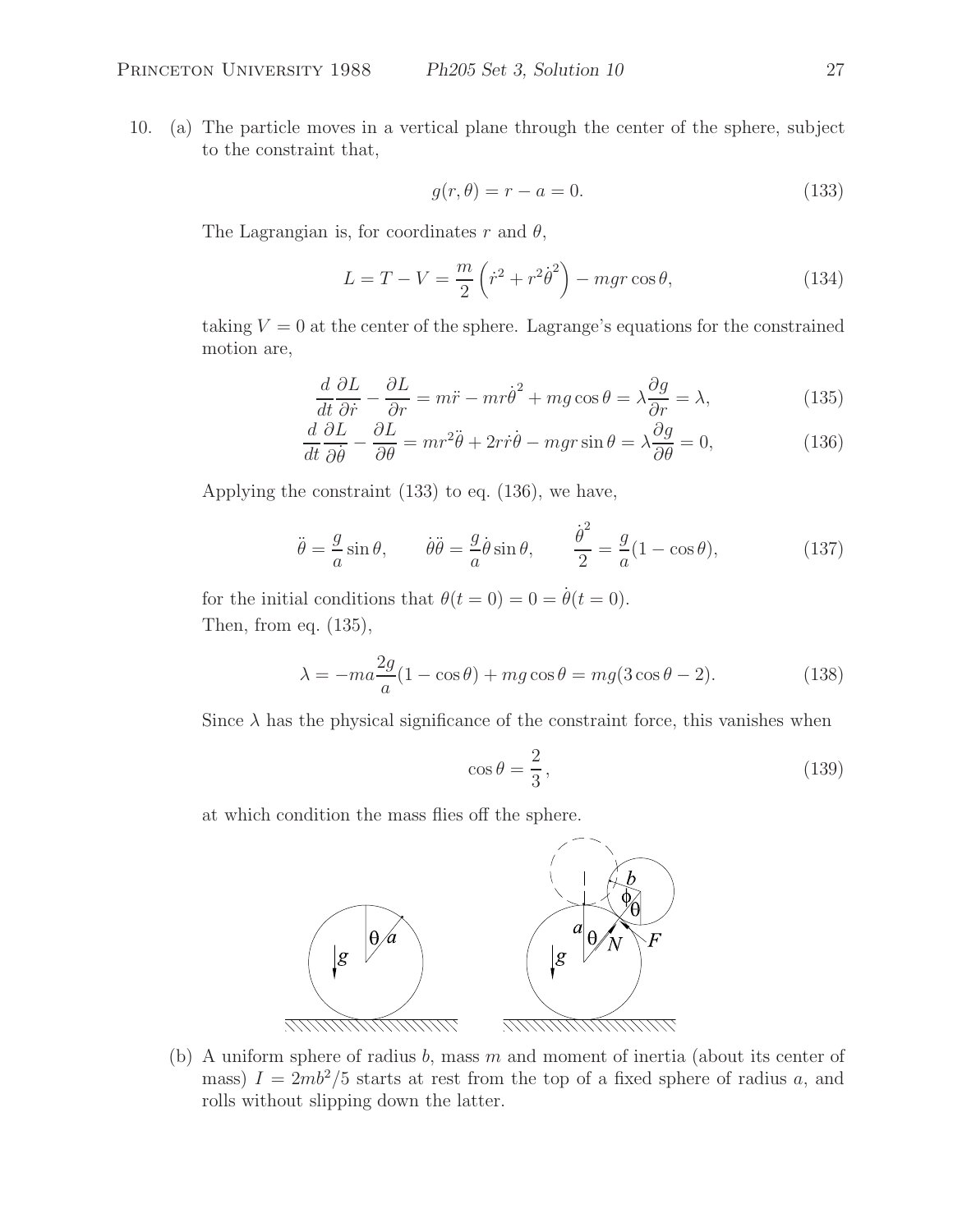The constraint of rolling without slipping can be written as,

$$
b\phi = a\theta, \qquad \phi = \frac{a}{b}\theta, \qquad g_{\phi} = \phi - \frac{a}{b}\theta \tag{140}
$$

where  $\phi$  is the angle between the original point of contact between the spheres when  $\theta = 0$  and the line of center of the two spheres.

Associated with this constraint is a tangential force F between the spheres at their point of contact, as well as the normal force  $N$  there. The upper sphere flies off the lower when the normal force vanishes.

Following pp. 114-115 of Routh, *Elementary Rigid Dynamics*,

http://kirkmcd.princeton.edu/examples/mechanics/routh\_elementary\_rigid\_dynamics.pdf,

we consider the radial and tangential accelerations of the center of mass of the upper sphere,

$$
m a_r = m \dot{\theta}^2 (a+b) = mg \cos \theta - N,\tag{141}
$$

$$
m a_t = m \ddot{\theta}(a+b) = mg \sin \theta - F.
$$
 (142)

Also, energy  $E = T + V$  is conserved in the rolling motion,

$$
T = \frac{m v^2}{2} + \frac{I}{2} (\dot{\theta} + \dot{\phi})^2 = \frac{m \dot{\theta}^2}{2} \left[ (a+b)^2 + \frac{2b^2}{5} \frac{(a+b)^2}{b^2} \right] = \frac{7}{10} m (a+b)^2 \dot{\theta}^2, \quad (143)
$$

$$
V = mgy = mg(a+b)\cos\theta,
$$
\n(144)

$$
E = \frac{7}{10}m(a+b)^{2}\dot{\theta}^{2} + mg(a+b)\cos\theta = mg(a+b), \quad \dot{\theta}^{2} = \frac{10g}{7}\frac{1-\cos\theta}{a+b},
$$
(145)

$$
\frac{dE}{dt} = 0 = \frac{7}{5}m(a+b)^2\dot{\theta}\ddot{\theta} - mg(a+b)\sin\theta\dot{\theta}, \qquad \ddot{\theta} = \frac{5g\sin\theta}{7(a+b)}.
$$
 (146)

From eqs. (141) and (145), the normal force is,

$$
N = mg \left[ \cos \theta - \frac{10}{7} (1 - \cos \theta) \right] = \frac{mg}{7} (17 \cos \theta - 10), \tag{147}
$$

which vanishes when,

$$
\cos \theta = \frac{10}{17},\tag{148}
$$

and the upper sphere flies off. For what it's worth, the tangential (friction) force is, using eqs. (142) and (146),

$$
F = mg\sin\theta \left(1 - \frac{5}{7}\right) = \frac{2mg\sin\theta}{7}.
$$
 (149)

In a Lagrangian analysis, we deduce the normal force  $N$  as a constraint force, related to a constraint on the radius of the lower sphere,

$$
g_r = r - a = 0,\t\t(150)
$$